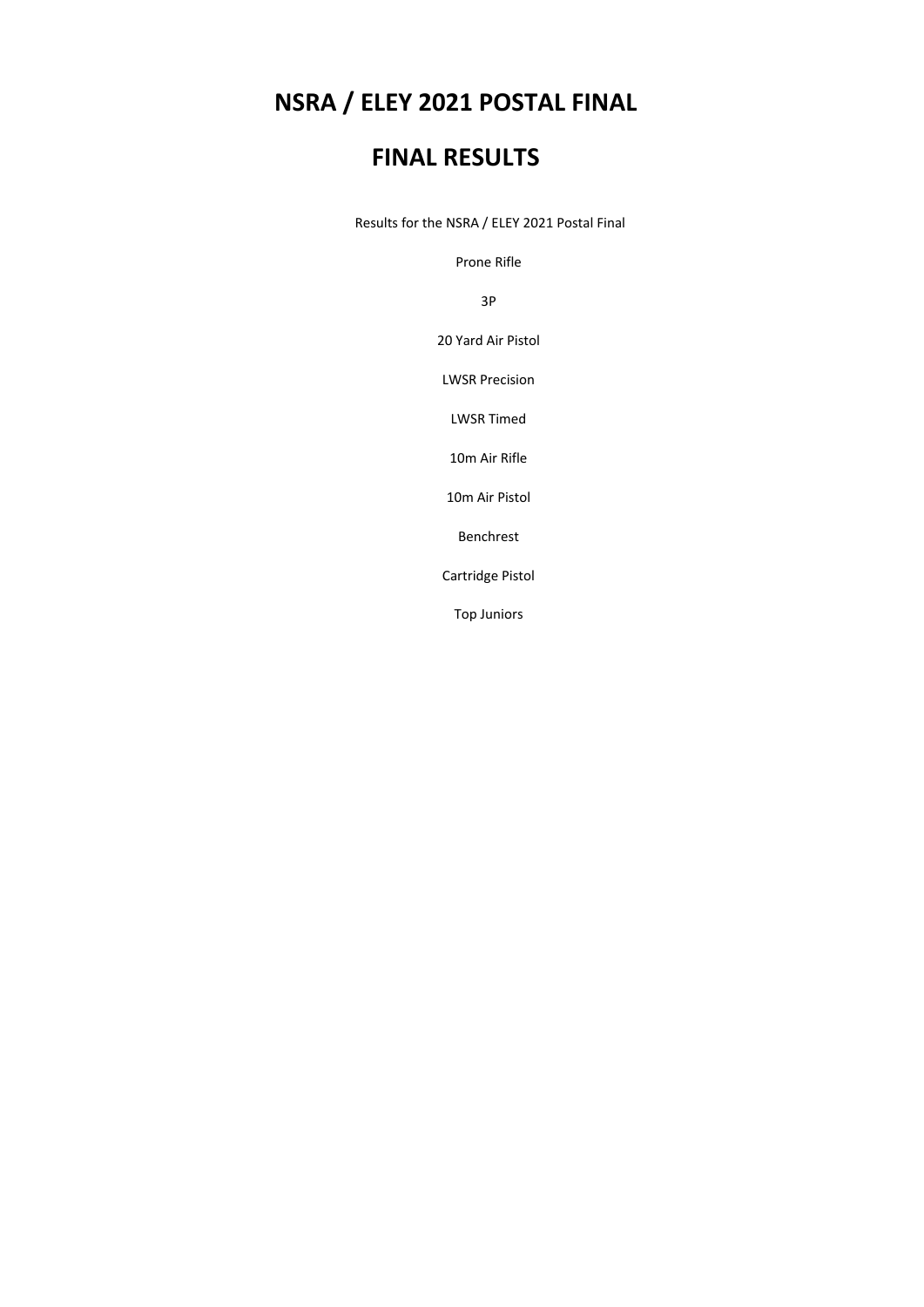| <b>ELEY 2021</b> |    | 3Р           | Stage 1                |   |    |    |    |                                                       |    |    |     |                 | <b>Charles Pepper</b> |
|------------------|----|--------------|------------------------|---|----|----|----|-------------------------------------------------------|----|----|-----|-----------------|-----------------------|
| COMP#            |    |              | Init Surname Club Name |   |    |    |    | Class Card 1 Card 2 Card 3 Card 4 Card 5 Card 6 Total |    |    |     | Place           |                       |
| 0651             |    | <b>Potts</b> | <b>Surbiton Postal</b> | A | 92 | 92 | 85 | 85                                                    | 97 | 99 | 550 | 1st             |                       |
| 0652             | F. | <b>Potts</b> | <b>Surbiton Postal</b> | A | 93 | 96 | 88 | 92                                                    | 94 | 94 | 557 | 2 <sub>nd</sub> |                       |
| 0103             | C  | Hunter       | Down Hatherley         | A |    |    |    |                                                       |    |    | 0   |                 |                       |
| 0290             | К  | Sinclair     | Metropolitan Police A  |   |    |    |    |                                                       |    |    | 0   |                 |                       |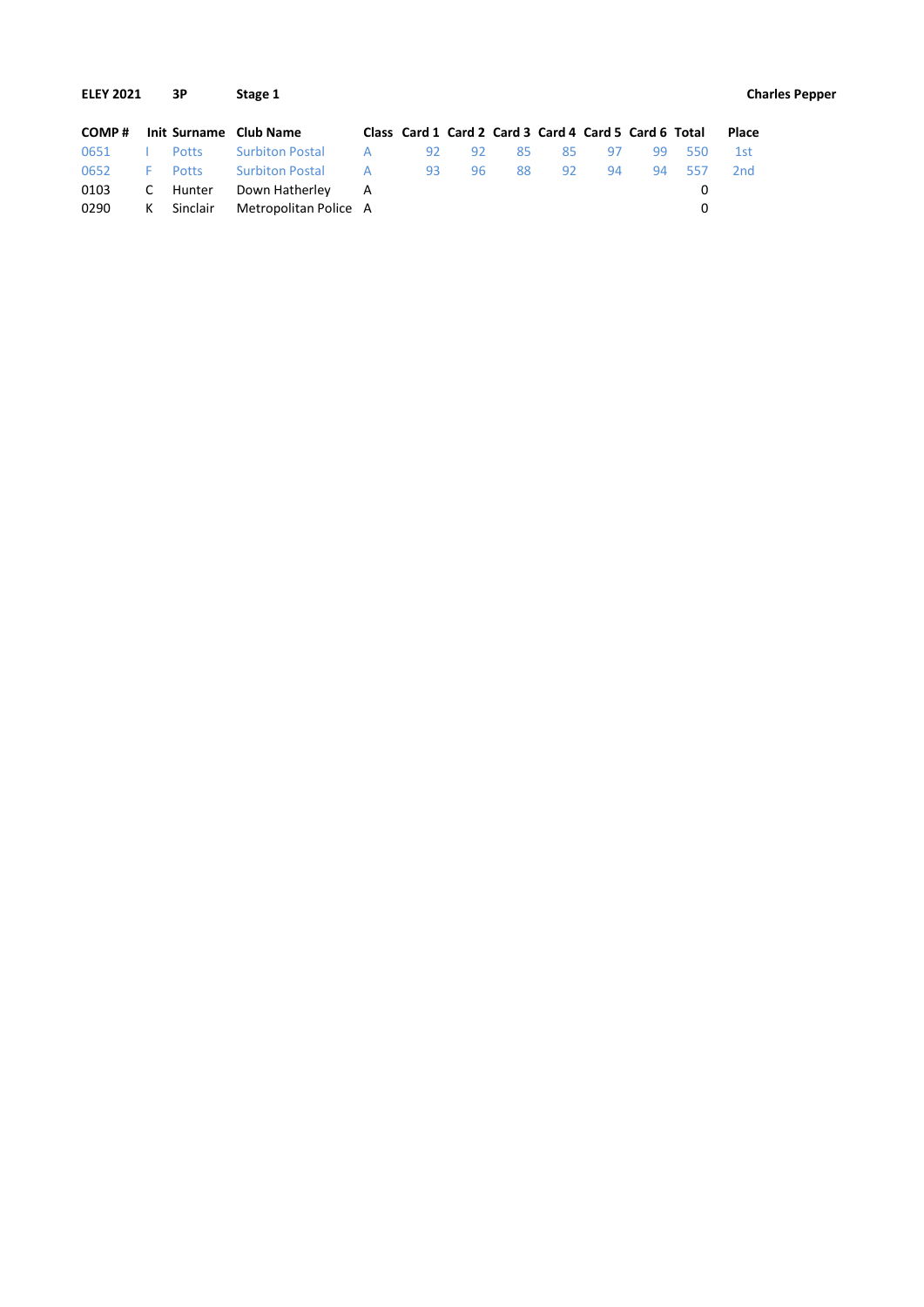| <b>ELEY 2021</b> | <b>PRONE</b>     | <b>FINAL</b>                     |                |     |     |     |                                   | Scorer       | lan Gray        |
|------------------|------------------|----------------------------------|----------------|-----|-----|-----|-----------------------------------|--------------|-----------------|
| COMP#            | Name             | <b>Club Name</b>                 | <b>Class</b>   |     |     |     | Card 1 Card 2 Card 3 Card 4 Total |              | Place           |
| 0562             | J Newing         | <b>Andover RPC</b>               | $\overline{A}$ | 99  | 100 | 100 | 100                               | 399          | 1st             |
| 0279             | R Shaw           | <b>Easingwold RC</b>             | Α              | 99  | 99  | 100 | 100                               | 398          | 2 <sub>nd</sub> |
| 0364             | C Ingram         | <b>Romford RPC</b>               | A              | 100 | 99  | 100 | 99                                | 398          | 3rd             |
| 0155             | I Ashworth       | <b>Bristol Aero Memorial RPC</b> | A              | 100 | 99  | 100 | 99                                | 398          | 4th             |
| 0099             | W P Baird        | Havant                           | A              | 99  | 100 | 98  | 100                               | 397          | 5th             |
| 0331             | A Gordon         | Dulnainbridge                    | A              | 99  | 99  | 100 | 98                                | 396          | 6th             |
| 0370             | G Webb           | <b>Romford RPC</b>               | A              | 97  | 98  | 100 | 100                               | 395          | 7th             |
| 0365             | D Lake           | <b>Romford RPC</b>               | A              | 100 | 97  | 99  | 99                                | 395          | 8th             |
| 0653             | I Potts          | <b>Surbiton Postal</b>           | A              | 100 | 99  | 97  | 99                                | 395          | 9th             |
| 0379             | <b>R</b> Dowling | <b>MJMRC (Fittleworth)</b>       | A              | 99  | 100 | 99  | 97                                | 395          | 10th            |
| 0371             | S Carr           | Chichester RPC                   | Α              | 97  | 99  | 100 | 98                                | 394          |                 |
| 0173             | T Wilde          | East Grinstead T S C             | Α              | 99  | 98  | 100 | 97                                | 394          |                 |
| 0128             | V Minett         | North Walsham                    | Α              | 97  | 99  | 99  | 98                                | 393          |                 |
| 0614             | E Haigh          | Soke TSC                         | Α              | 99  | 95  | 99  | 97                                | 390          |                 |
| 0073             | K Ridgway        | Ibis Bearwood RC                 | Α              | 95  | 97  | 99  | 98                                | 389          |                 |
| 0024             | M Arnstein       | Altrincham                       | Α              | 98  | 98  | 95  | 93                                | 384          |                 |
| 0550             | M Guille         | Sarisbury                        | Α              |     |     |     |                                   | 0            |                 |
| 0568             | M Girling        | Andover RPC                      | Α              |     |     |     |                                   | 0            |                 |
| 0563             | R Loughridge     | Andover RPC                      | А              |     |     |     |                                   | 0            |                 |
| 0027             | S Green          | Altrincham                       | Α              |     |     |     |                                   | 0            |                 |
| COMP#            | Name             | <b>Club Name</b>                 | Class          |     |     |     | Card 1 Card 2 Card 3 Card 4       | <b>Total</b> | Place           |
| 0016             | <b>T</b> Cooper  | <b>Heston &amp; Hounslow</b>     | B              | 98  | 99  | 99  | 100                               | 396          | 1st             |
| 0567             | <b>D</b> Lumsden | <b>Andover RPC</b>               | B              | 99  | 99  | 99  | 99                                | 396          | 2 <sub>nd</sub> |
| 0603             | J Wetten         | <b>Henley Trinity Hall</b>       | B              | 98  | 98  | 97  | 100                               | 393          | 3rd             |
| 0172             | D White          | East Grinstead T S C             | B              | 98  | 98  | 98  | 99                                | 393          | 4th             |
| 0157             | <b>K</b> Butler  | <b>Bristol Aero Memorial RPC</b> | B              | 100 | 98  | 96  | 99                                | 393          | 5th             |
| 0123             | C Abbs           | North Walsham                    | B              | 97  | 98  | 100 | 98                                | 393          | 6th             |
| 0460             | P Thornton       | <b>Holwell RC</b>                | B              | 97  | 98  | 99  | 98                                | 392          | 7th             |
| 0560             | C Hazlehurst     | <b>Swadlincote RPC</b>           | B              | 98  | 98  | 97  | 98                                | 391          | 8th             |
| 0369             | J Howe           | <b>Romford RPC</b>               | B              | 96  | 95  | 99  | 100                               | 390          | 9th             |
| 0105             | D Parfitt        | <b>Down Hatherley</b>            | B              | 97  | 97  | 96  | 100                               | 390          | 10th            |
| 0033             | P Dingle         | Kemnay& Dist SBRC                | В              | 94  | 98  | 99  | 99                                | 390          |                 |
| 0646             | T Blackwell      | Tunbridge Wells                  | B              | 98  | 97  | 98  | 96                                | 389          |                 |
| 0125             | T Chadwick       | North Walsham                    | B              | 97  | 98  | 95  | 98                                | 388          |                 |
| 0510             | S Bold           | Worplesdon TSC                   | B              | 95  | 98  | 96  | 98                                | 387          |                 |
| 0599             | I King           | Henley Trinity Hall              | B              | 97  | 96  | 97  | 97                                | 387          |                 |
| 0253             | K Webb           | Gally Hill                       | B              | 97  | 94  | 95  | 100                               | 386          |                 |
| 0600             | C Gibbs          | <b>Henley Trinity Hall</b>       | В              | 96  | 98  | 95  | 96                                | 385          |                 |
| 0129             | D Sherwood       | North Walsham                    | B              | 98  | 95  | 99  | 93                                | 385          |                 |
| 0241             | R Matthews       | Chippenham                       | B              | 97  | 96  | 96  | 95                                | 384          |                 |
| 0605             | T Shipman        | <b>Ruislip RC</b>                | В              | 98  | 96  | 94  | 93                                | 381          |                 |
| 0616             | R Edyvean        | Soke TSC                         | В              | 96  | 94  | 93  | 93                                | 376          |                 |
| 0065             | A Ryan           | Ibis Bearwood RC                 | В              |     |     |     |                                   | $\pmb{0}$    |                 |
| 0519             | D Hartley        | Alton RC                         | В              |     |     |     |                                   | 0            |                 |
| 0521             | M Wood           | Henley Trinity Hall              | B              |     |     |     |                                   | 0            |                 |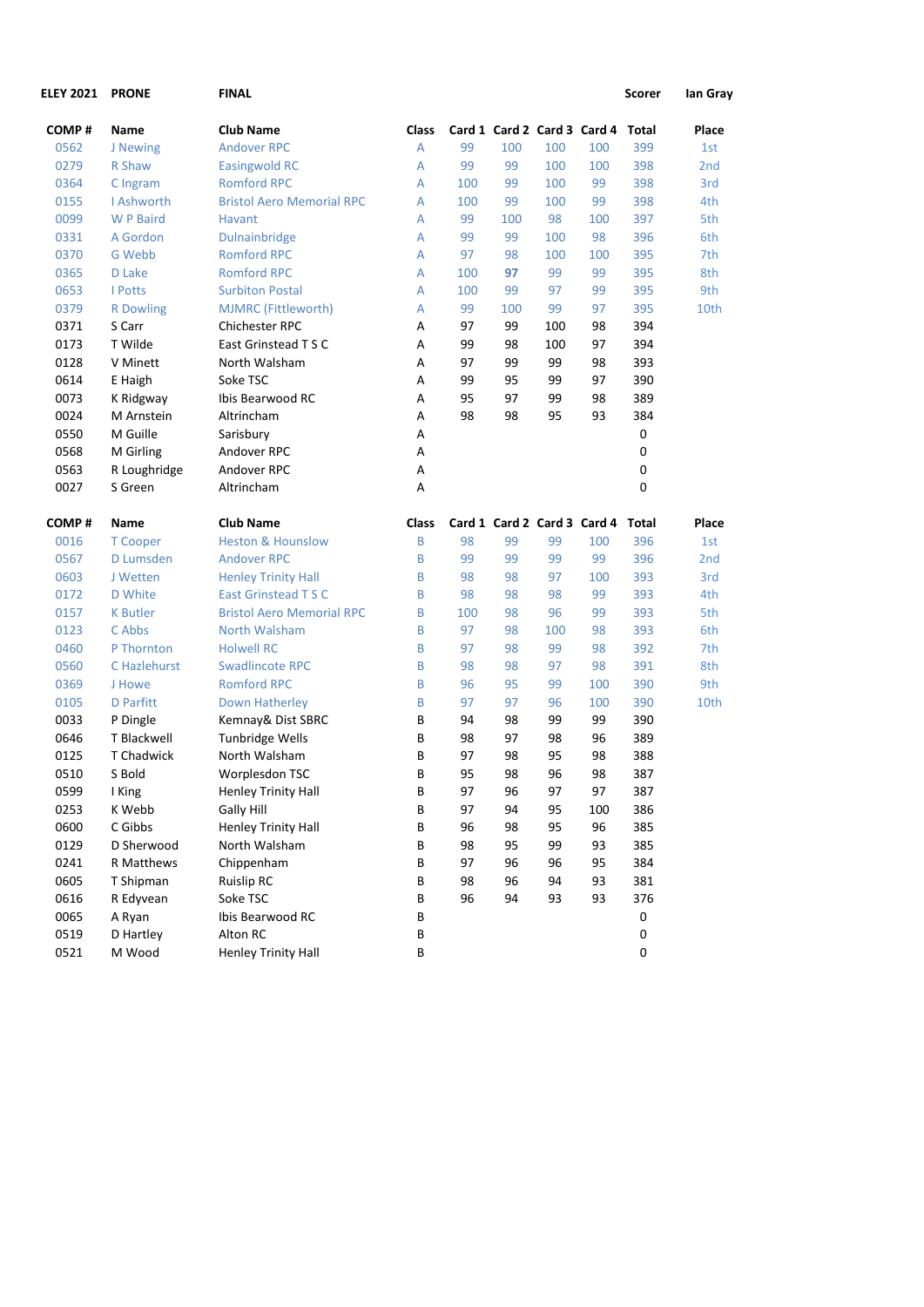| <b>ELEY 2021</b> | <b>PRONE</b>           | <b>FINAL</b>                     |       |    |     |    |                                   | Scorer    | lan Gray        |
|------------------|------------------------|----------------------------------|-------|----|-----|----|-----------------------------------|-----------|-----------------|
| COMP#            | Name                   | <b>Club Name</b>                 | Class |    |     |    | Card 1 Card 2 Card 3 Card 4 Total |           | Place           |
| 0368             | P Oates                | <b>Romford RPV</b>               | C     | 99 | 100 | 94 | 100                               | 393       | 1st             |
| 0065             | A Ryan                 | <b>Ibis Bearwood RC</b>          | C     | 97 | 99  | 97 | 98                                | 391       | 2 <sub>nd</sub> |
| 0463             | <b>M</b> Davies        | <b>Holwell RC</b>                | C     | 99 | 97  | 96 | 98                                | 390       | 3rd             |
| 0022             | <b>K</b> Loukas        | Altrincham                       | C     | 99 | 96  | 97 | 96                                | 388       | 4th             |
| 0246             | P Cullen               | Chippenham                       | C     | 97 | 95  | 99 | 96                                | 387       | 5th             |
| 0283             | C McGhie               | <b>Easingwold RC</b>             | C     | 98 | 97  | 97 | 95                                | 387       | 6th             |
| 0357             | L Black                | <b>Tonbridge School</b>          | C     | 94 | 96  | 96 | 98                                | 384       | 7th             |
| 0019             | <b>R</b> Rallings      | <b>Little Chalfont</b>           | C     | 97 | 94  | 96 | 97                                | 384       | 8th             |
| 0002             | <b>G Scott-Brooker</b> | Wilmslow                         | C     | 94 | 96  | 98 | 96                                | 384       | 9th             |
| 0601             | H Taylor               | <b>Henley Trinity Hall</b>       | C     | 95 | 96  | 96 | 96                                | 383       | 10th            |
| 0038             | <b>K</b> Ellett        | Tavistock                        | C     | 95 | 95  | 98 | 95                                | 383       |                 |
| 0205             | C Waldron              | Ashford & District               | С     | 97 | 95  | 97 | 94                                | 383       |                 |
| 0067             | C Smith                | Ibis Bearwood RC                 | C     | 93 | 96  | 95 | 98                                | 382       |                 |
| 0374             | N Pike                 | <b>Chichester RPC</b>            | С     | 94 | 97  | 95 | 96                                | 382       |                 |
| 0026             | S Marsland             | Altrincham                       | C     | 97 | 98  | 91 | 96                                | 382       |                 |
| 0655             | F Potts                | <b>Surbiton Postal</b>           | C     | 94 | 97  | 98 | 92                                | 381       |                 |
| 0657             | R Jackson              | <b>Surbiton Postal</b>           | C     | 98 | 97  | 92 | 93                                | 380       |                 |
| 0243             | M Hubbard              | Chippenham                       | С     | 95 | 95  | 93 | 95                                | 378       |                 |
| 0106             | A Boothroyd            | Down Hatherley                   | C     | 92 | 95  | 97 | 94                                | 378       |                 |
| 0169             | J Howard               | East Grinstead T S C             | С     | 96 | 95  | 91 | 95                                | 377       |                 |
| 0035             | S Dingle               | Kemnay& Dist SBRC                | C     | 94 | 94  | 94 | 94                                | 376       |                 |
| COMP#            | Name                   | <b>Club Name</b>                 | Class |    |     |    | Card 1 Card 2 Card 3 Card 4 Total |           | Place           |
| 0345             | E Thorn                | <b>Sunderland RC</b>             | D     | 96 | 96  | 98 | 98                                | 388       | 1st             |
| 0176             | A Barnes               | <b>Shelford RC</b>               | D     | 96 | 96  | 95 | 97                                | 384       | 2 <sub>nd</sub> |
| 0111             | A Peck                 | <b>Bury St Edmunds</b>           | D     | 98 | 93  | 97 | 95                                | 383       | 3rd             |
| 0136             | <b>D</b> Clements      | <b>British Rail Crewe</b>        | D     | 96 | 92  | 97 | 97                                | 382       | 4th             |
| 0587             | W Bidwell              | <b>Grange RPC</b>                | D     | 95 | 97  | 96 | 94                                | 382       | 5th             |
| 0545             | A Smith                | Ross-On-Wye TSC                  | D     | 93 | 96  | 96 | 96                                | 381       | 6th             |
| 0146             | M Kemp                 | <b>Fakenham RC</b>               | D     | 95 | 94  | 97 | 93                                | 379       | 7th             |
| 0177             | D Holah                | <b>Shelford RC</b>               | D     | 93 | 94  | 95 | 96                                | 378       | 8th             |
| 0158             | <b>R</b> Edwards       | <b>Bristol Aero Memorial RPC</b> | D     | 95 | 95  | 94 | 94                                | 378       | 9th             |
| 0102             | J S Wood               | Inverurie & Oldmeldrum           | D     | 93 | 95  | 93 | 95                                | 376       | 10th            |
| 0074             | A Grimshaw             | Ibis Bearwood RC                 | D     | 94 | 93  | 94 | 94                                | 375       |                 |
| 0551             | M Buckler              | Sarisbury                        | D     | 96 | 92  | 94 | 92                                | 374       |                 |
| 0244             | M Lawrence             | Chippenham                       | D     | 96 | 96  | 93 | 88                                | 373       |                 |
| 0249             | P Haffenden            | Gally Hill                       | D     | 93 | 89  | 95 | 95                                | 372       |                 |
| 0654             | R Tinkler              | <b>Surbiton Postal</b>           | D     | 94 | 95  | 90 | 93                                | 372       |                 |
| 0248             | S Humphreys            | Gally Hill                       | D     | 95 | 94  | 94 | 89                                | 372       |                 |
| 0335             | PJD Robinson           | Phoenix RC                       | D     | 92 | 91  | 96 | 92                                | 371       |                 |
| 0023             | W Davis                | Altrincham                       | D     | 91 | 88  | 94 | 95                                | 368       |                 |
| 0220             | A D Miller             | St Austell RPC                   | D     | 94 | 90  | 89 | 92                                | 365       |                 |
| 0143             | R Hughes               | Aberystwyth RPC                  | D     | 0  | 0   | 0  | 0                                 | $\pmb{0}$ |                 |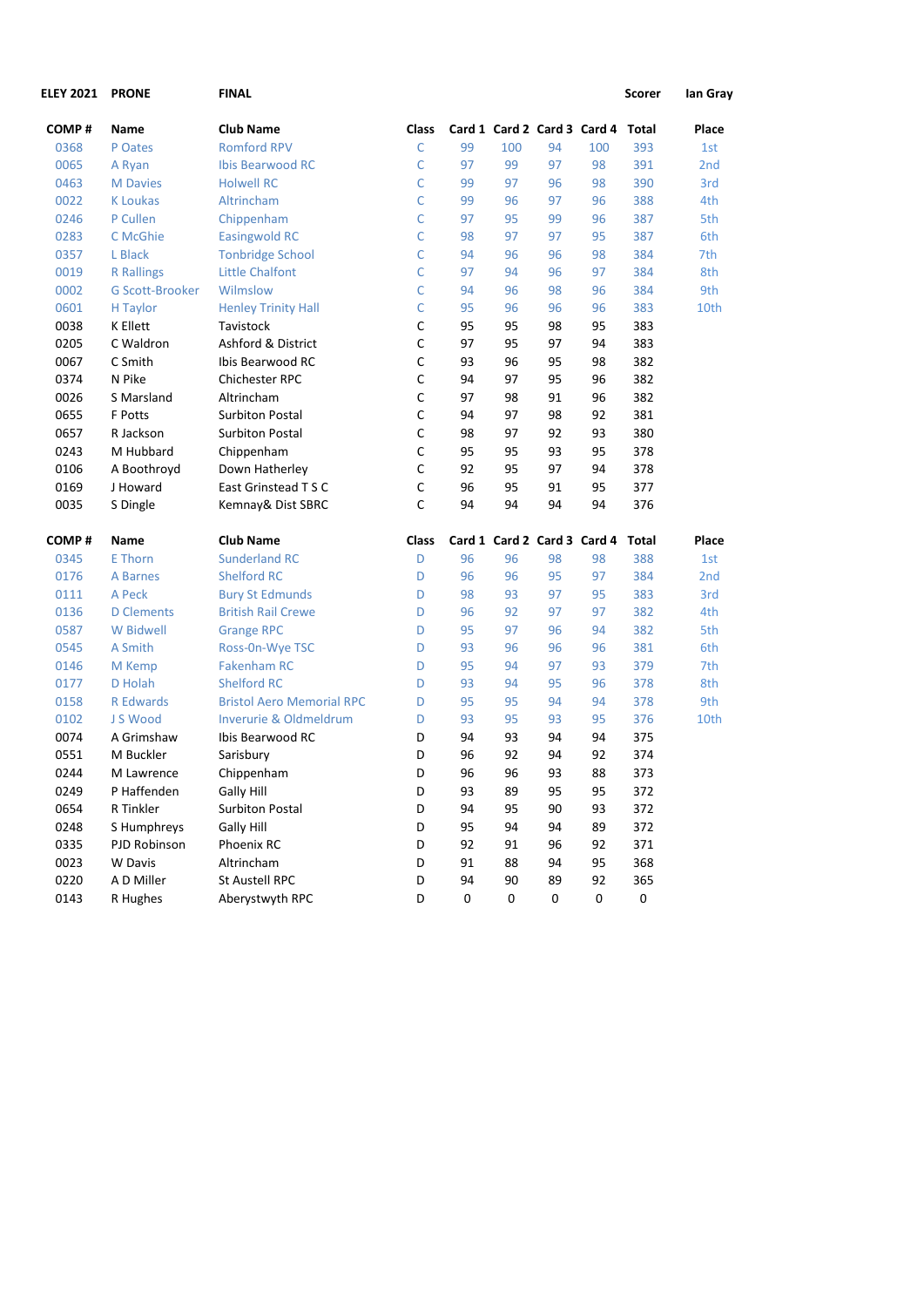| <b>ELEY 2021</b> | <b>PRONE</b>        | <b>FINAL</b>              |       |    |    |    |                                   | <b>Scorer</b> | lan Gray |
|------------------|---------------------|---------------------------|-------|----|----|----|-----------------------------------|---------------|----------|
| COMP#            | Name                | <b>Club Name</b>          | Class |    |    |    | Card 1 Card 2 Card 3 Card 4 Total |               | Place    |
| 0344             | <b>D E Thorn</b>    | <b>Sunderland RC</b>      | E     | 98 | 94 | 97 | 99                                | 388           | 1st      |
| 0040             | P Horn              | <b>Tavistock</b>          | E     | 97 | 94 | 96 | 93                                | 380           | 2nd      |
| 0700             | M Blatchly          | <b>EMRR</b>               | E     | 96 | 97 | 94 | 92                                | 379           | 3rd      |
| 0527             | R Smith             | <b>Marlow RPC</b>         | E     | 93 | 93 | 93 | 97                                | 376           | 4th      |
| 0589             | P Elliott           | <b>Grange RPC</b>         | E     | 96 | 94 | 93 | 92                                | 375           | 5th      |
| 0076             | M Bogue             | <b>Ibis Bearwood RC</b>   | E     | 91 | 91 | 94 | 96                                | 372           | 6th      |
| 0590             | J Dulaney           | <b>Grange RPC</b>         | E     | 92 | 92 | 92 | 96                                | 372           | 7th      |
| 0528             | D Garside           | <b>Marlow RPC</b>         | E     | 94 | 94 | 91 | 93                                | 372           | 8th      |
| 0358             | H Hird              | <b>Tonbridge School</b>   | E     | 94 | 94 | 90 | 90                                | 368           | 9th      |
| 0506             | <b>S</b> Rance      | <b>Worplesdon TSC</b>     | E     | 92 | 91 | 90 | 93                                | 366           | 10th     |
| 0337             | J Fisher            | Phoenix RC                | E     | 92 | 91 | 93 | 90                                | 366           |          |
| 0039             | J Gist              | Tavistock                 | E     | 91 | 94 | 91 | 90                                | 366           |          |
| 0564             | M Dobie             | Andover RPC               | E     | 90 | 92 | 89 | 94                                | 365           |          |
| 0526             | N Wright            | <b>Marlow RPC</b>         | E     | 92 | 88 | 94 | 86                                | 360           |          |
| 0353             | <b>K McWilliams</b> | <b>Tonbridge School</b>   | E     | 92 | 86 | 88 | 82                                | 348           | Junior   |
| 0440             | N Kew               | Witney                    | E     | 83 | 88 | 86 | 77                                | 334           |          |
| 0361             | A Abduljhbar        | Tonbridge School          | E     |    |    |    |                                   | 0             | Junior   |
| 0360             | A Johnston          | <b>Tonbridge School</b>   | E     |    |    |    |                                   | 0             | Junior   |
| 0565             | D Attwood           | Andover RPC               | E     |    |    |    |                                   | 0             |          |
| 0520             | L Frost             | Alton RC                  | E     |    |    |    |                                   | $\mathbf 0$   |          |
| COMP#            | Name                | <b>Club Name</b>          | Class |    |    |    | Card 1 Card 2 Card 3 Card 4       | <b>Total</b>  | Place    |
| 0356             | J Picariello        | <b>Tonbridge School</b>   | F     | 94 | 90 | 94 | 93                                | 371           | 1st      |
| 0355             | <b>N</b> Sanders    | <b>Tonbridge School</b>   | F     | 93 | 89 | 93 | 92                                | 367           | 2nd      |
| 0071             | <b>R</b> Williams   | <b>Ibis Bearwood RC</b>   | F     | 95 | 86 | 92 | 93                                | 366           | 3rd      |
| 0592             | J Diamond           | <b>Grange RPC</b>         | F     | 88 | 90 | 91 | 89                                | 358           | 4th      |
| 0041             | M Cowley            | <b>Tavistock</b>          | F     | 86 | 87 | 92 | 87                                | 352           | 5th      |
| 0593             | C Lister            | <b>Grange RPC</b>         | F     | 87 | 79 | 83 | 89                                | 338           | 6th      |
| 0135             | A Kinnersley        | <b>British Rail Crewe</b> | F     | 89 | 80 | 88 | 80                                | 337           | 7th      |
| 0529             | D Rotheram          | <b>Marlow RPC</b>         | F     | 76 | 77 | 69 | 70                                | 292           | 8th      |
| 0522             | <b>B</b> Abbatt     | Alton RC                  | F     |    |    |    |                                   | $\mathbf 0$   |          |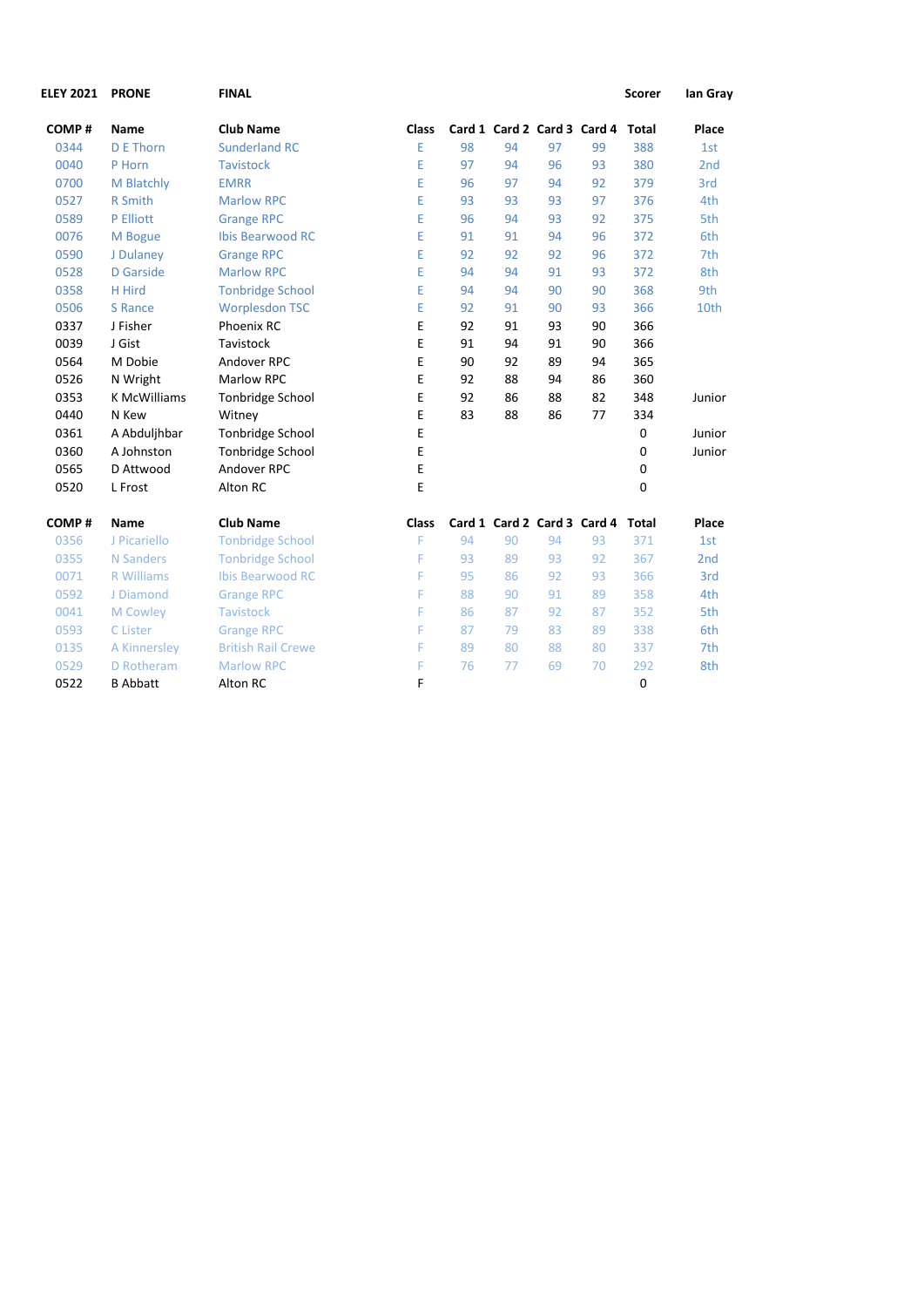| <b>ELEY 2021</b> | 20yd Pistol      | <b>FINAL</b>                   |              |    |    |    |                                   | <b>Scorer</b> | <b>Barbara Lee</b> |
|------------------|------------------|--------------------------------|--------------|----|----|----|-----------------------------------|---------------|--------------------|
| COMP#            | <b>Name</b>      | <b>Club Name</b>               | <b>Class</b> |    |    |    | Card 1 Card 2 Card 3 Card 4       | Total         | Place              |
| 0255             | P Voitiukevicius | <b>Rugeley RC</b>              | A            | 95 | 97 | 94 | 98                                | 384           | 1st                |
| 0258             | K Voitiukevicius | <b>Rugeley RC</b>              | A            | 97 | 92 | 93 | 97                                | 379           | 2 <sub>nd</sub>    |
| 0386             | A Chauhan        | <b>Sutton Coldfield RPC</b>    | A            | 95 | 93 | 95 | 96                                | 379           | 3rd                |
| 0629             | T Aberdeen       | Newcastle APC                  | A            | 93 | 92 | 93 | 94                                | 372           | 4th                |
| 0607             | J Baker          | Crewe RPC                      | A            | 89 | 91 | 90 | 96                                | 366           |                    |
| 0577             | C Breach         | <b>Havant RPC</b>              | A            | 87 | 93 | 89 | 85                                | 354           |                    |
| 0387             | D Stocks         | <b>Sutton Coldfield RPC</b>    | Α            | 85 | 79 | 84 | 88                                | 336           |                    |
| 0044             | M Jupp           | Leek & Dist SC                 | A            | 90 | 82 | 84 | 77                                | 333           |                    |
| COMP#            | <b>Name</b>      | <b>Club Name</b>               | <b>Class</b> |    |    |    | Card 1 Card 2 Card 3 Card 4       | <b>Total</b>  | Place              |
| 0695             | A Cross          | Stourport RPC                  | B            | 73 | 71 | 78 | 82                                | 304           | 1st                |
| COMP#            | <b>Name</b>      | <b>Club Name</b>               |              |    |    |    | Class Card 1 Card 2 Card 3 Card 4 | Total         | Place              |
| 0292             | P Jackson        | Kilgetty.177 TSC               | C            | 89 | 86 | 89 | 87                                | 351           | 1st                |
| 0297             | F Parry          | Kilgetty.177 TSC               |              | 91 | 85 | 82 | 85                                | 343           | 2 <sub>nd</sub>    |
| 0046             | O J Spence       | Leek & Dist SC                 |              | 68 | 82 | 67 | 75                                | 292           | 3rd                |
| 0347             | P Ferguson       | <b>Reepham Shooting Centre</b> | С            |    |    |    |                                   | 0             |                    |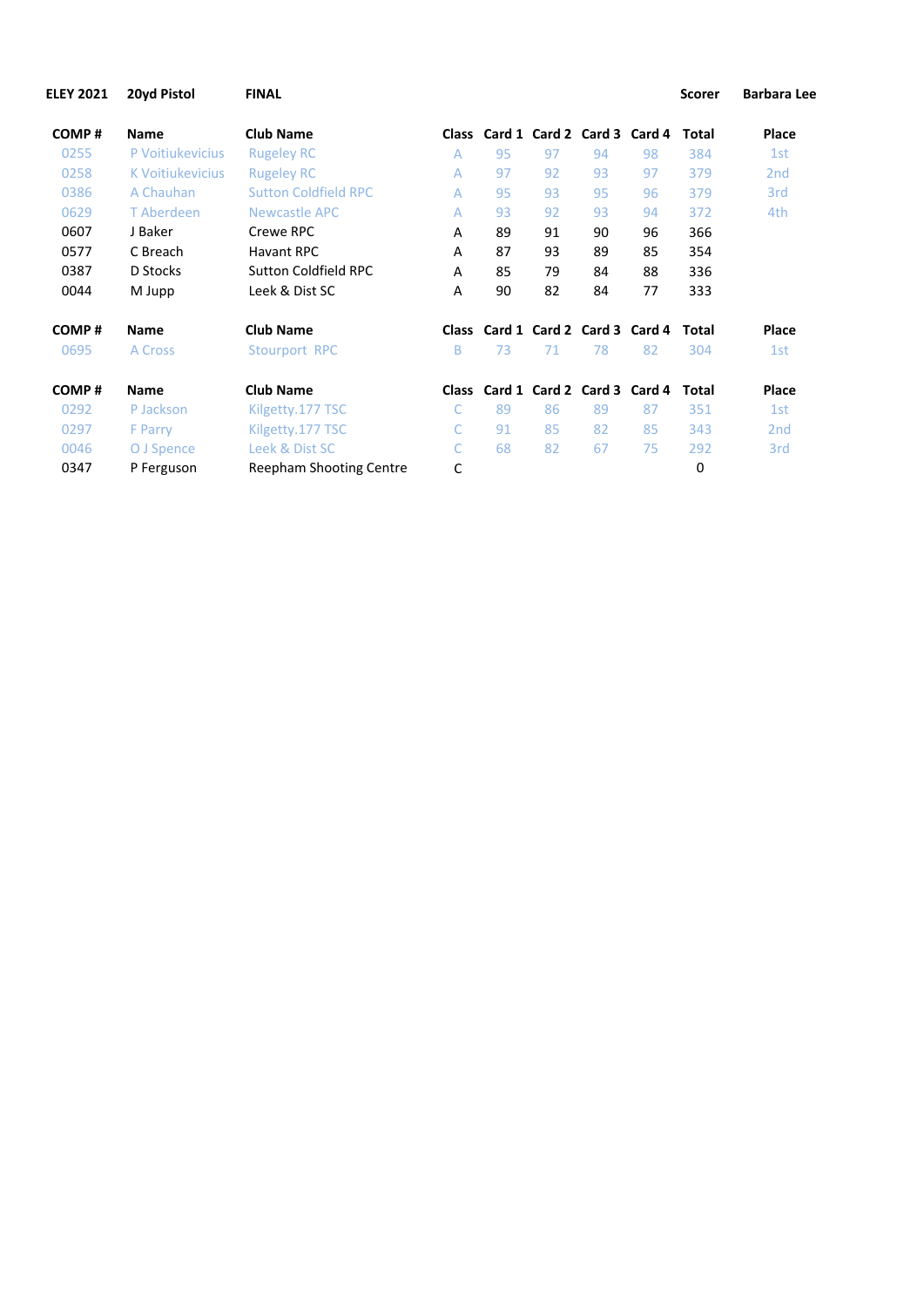| <b>ELEY 2021</b> | <b>LSR Precision</b> | <b>FINAL</b>                     |                |    |    |                      |                                                               |               |    |    | <b>Scorer</b>        |              | Lindsay<br>Campbell |
|------------------|----------------------|----------------------------------|----------------|----|----|----------------------|---------------------------------------------------------------|---------------|----|----|----------------------|--------------|---------------------|
| COMP#            | <b>Name</b>          | <b>Club Name</b>                 |                |    |    |                      | Class Card 1 Card 2 Card 3 Card 4 Card 5 Card 6 Card 7 Card 8 |               |    |    |                      | <b>Total</b> | <b>Place</b>        |
| 0693             | P Chappell           | <b>Staveley RPC</b>              | $\overline{A}$ | 50 | 49 | 49                   | 50                                                            | 50            | 50 | 49 | 50                   | 397          | 1st                 |
| 0594             | I Cox                | <b>Yorkshire Shooting Centre</b> | A              | 50 | 50 | 50                   | 50                                                            | 48            | 50 | 49 | 49                   | 396          | 2nd                 |
| 0595             | <b>S McNulty</b>     | <b>Yorkshire Shooting Centre</b> | $\overline{A}$ | 48 | 50 | 50                   | 46                                                            | 50            | 48 | 48 | 50                   | 390          | 3rd                 |
| 0456             | C Ward               | <b>Highfield RPC</b>             | $\overline{A}$ | 49 | 50 | 49                   | 48                                                            | 49            | 49 | 49 | 47                   | 390          | 4th                 |
| 0417             | R Brown              | Uckfield HG RC                   | A              | 50 | 45 | 50                   | 49                                                            | 49            | 50 | 47 | 48                   | 388          |                     |
| 0497             | N Harvey             | Uckfield HGRC                    | Α              | 47 | 49 | 48                   | 50                                                            | 48            | 46 | 50 | 48                   | 386          |                     |
| 0001             | A P Brookes          | Wakefield                        | Α              | 49 | 47 | 47                   | 48                                                            | 49            | 47 | 48 | 48                   | 383          |                     |
| 0133             | D Cartwright         | Chinnor RPC                      | A              | 48 | 48 | 48                   | 48                                                            | 49            | 48 | 47 | 47                   | 383          |                     |
| 0117             | C Abbs               | North Walsham                    | Α              | 49 | 48 | 48                   | 49                                                            | 48            | 45 | 48 | 47                   | 382          |                     |
| 0152             | <b>W</b> Kerins      | <b>Blackburn RPC</b>             | A              |    |    |                      |                                                               |               |    |    |                      | $\mathbf 0$  |                     |
| COMP#            | Name                 | <b>Club Name</b>                 | Class          |    |    | Card 1 Card 2 Card 3 |                                                               | Card 4 Card 5 |    |    | Card 6 Card 7 Card 8 | Total        | Place               |
| 0251             | N Butler             | <b>Gally Hill</b>                | $\mathsf B$    | 45 | 45 | 47                   | 44                                                            | 49            | 47 | 47 | 49                   | 373          | 1st                 |
| 0350             | R Clapham            | <b>Reepham Shooting Centre</b>   | B              | 45 | 47 | 48                   | 46                                                            | 47            | 45 | 47 | 46                   | 371          | 2 <sub>nd</sub>     |
| 0449             | A Wilson             | <b>Highfield RPC</b>             | B              | 46 | 44 | 47                   | 46                                                            | 46            | 46 | 47 | 44                   | 366          | 3rd                 |
| 0673             | <b>R</b> Meadows     | <b>Bedford</b>                   | B              | 46 | 40 | 43                   | 49                                                            | 48            | 46 | 45 | 46                   | 363          | 4th                 |
| 0422             | A Billings           | Uckfield HG RC                   | B              | 44 | 46 | 47                   | 46                                                            | 0             | 43 | 43 | 46                   | 315          |                     |
| 0696             | A Cross              | Stourport RPC                    | B              | 44 | 44 | 45                   | 47                                                            | 46            | 47 | 44 | 43                   | 360          |                     |
| 0468             | T Briggs             | Holwell RC                       | B              | 42 | 46 | 43                   | 41                                                            | 50            | 46 | 47 | 40                   | 355          |                     |
| 0385             | S Dodds              | Scotton & Farnham RC             | B              | 46 | 44 | 37                   | 43                                                            | 43            | 45 | 42 | 44                   | 344          |                     |
| 0352             | D Lancaster          | Reepham Shooting Centre          | B              | 46 | 44 | 44                   | 45                                                            | 46            | 44 | 46 | 44                   | 359          |                     |
| 0453             | A Glister            | <b>Highfield RPC</b>             | B              |    |    |                      |                                                               |               |    |    |                      | $\mathbf 0$  |                     |
| COMP#            | Name                 | <b>Club Name</b>                 | Class          |    |    |                      | Card 1 Card 2 Card 3 Card 4 Card 5 Card 6 Card 7 Card 8       |               |    |    |                      | <b>Total</b> | Place               |
| 0682             | L Gregory            | <b>Tavistock</b>                 | $\mathsf{C}$   | 46 | 44 | 43                   | 48                                                            | 43            | 48 | 46 | 47                   | 365          | 1st                 |
| 0689             | D Ingram             | <b>Tavistock</b>                 | $\mathsf{C}$   | 44 | 44 | 46                   | 47                                                            | 46            | 46 | 45 | 44                   | 362          | 2nd                 |
| 0688             | K Ingram             | <b>Tavistock</b>                 | $\mathsf{C}$   | 41 | 48 | 45                   | 44                                                            | 46            | 47 | 43 | 44                   | 358          | 3rd                 |
| 0433             | C Mepham             | <b>Uckfield HG RC</b>            | C              | 44 | 39 | 43                   | 44                                                            | 39            | 46 | 45 | 43                   | 343          | 4th                 |
| 0254             | D Shears             | Gally Hill                       | C              | 42 | 34 | 45                   | 46                                                            | 46            | 44 | 40 | 41                   | 338          |                     |
| 0683             | R Burch              | Tavistock                        | $\mathsf{C}$   | 36 | 41 | 37                   | 45                                                            | 41            | 45 | 38 | 41                   | 324          |                     |
| 0690             | <b>B</b> Redgrave    | Tavistock                        | C              | 36 | 38 | 45                   | 39                                                            | 41            | 40 | 44 | 38                   | 321          |                     |
| 0349             | P Ferguson           | <b>Reepham Shooting Centre</b>   | $\mathsf{C}$   | 43 | 44 | 40                   | 39                                                            | 37            | 39 | 42 | 31                   | 315          |                     |
| 0351             | N Barnard            | <b>Reepham Shooting Centre</b>   | $\mathsf{C}$   |    |    |                      |                                                               |               |    |    |                      | 0            | <b>NCR</b>          |
| COMP#            | <b>Name</b>          | <b>Club Name</b>                 | Class          |    |    |                      | Card 1 Card 2 Card 3 Card 4 Card 5 Card 6 Card 7 Card 8       |               |    |    |                      | <b>Total</b> | Place               |
| 0684             | <b>K Swift</b>       | <b>Tavistock</b>                 | D              | 39 | 43 | 43                   | 48                                                            | 42            | 43 | 42 | 44                   | 344          | 1st                 |
| 0660             | <b>G</b> Evans       | <b>Surbiton Postal</b>           | D              | 43 | 44 | 45                   | 36                                                            | 47            | 43 | 41 | 40                   | 339          | 2nd                 |
| 0687             | P Jones              | <b>Tavistock</b>                 | D              | 40 | 40 | 42                   | 42                                                            | 34            | 40 | 36 | 36                   | 310          | 3rd                 |
| 0270             | C Gilmore            | <b>Market Drayton RC</b>         | D              | 34 | 30 | 29                   | 32                                                            | 37            | 40 | 26 | 28                   | 256          | 4th                 |
| 0659             | R Hoad               | <b>Surbiton Postal</b>           | D              | 32 | 29 | 26                   | 26                                                            | 35            | 26 | 27 | 18                   | 219          |                     |
|                  |                      |                                  |                |    |    |                      |                                                               |               |    |    |                      |              |                     |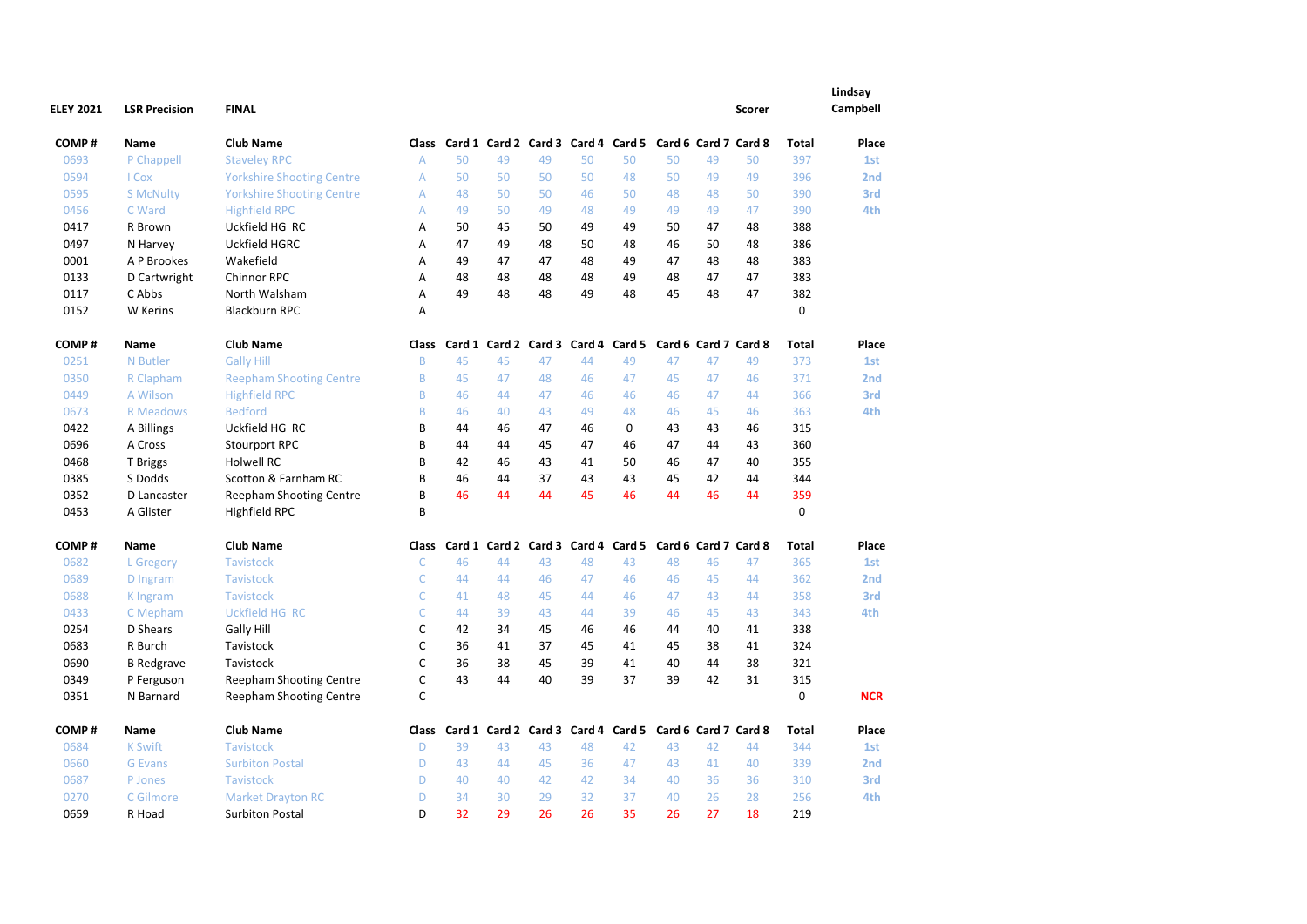| <b>ELEY 2021</b> | <b>LSR Timed</b> | <b>FINAL</b>                     |       |              |                          |    |                       |    |    |    |    |    |    | Scorer |    |       | <b>Lindsay Campbell</b> |
|------------------|------------------|----------------------------------|-------|--------------|--------------------------|----|-----------------------|----|----|----|----|----|----|--------|----|-------|-------------------------|
|                  |                  |                                  |       |              |                          |    |                       |    |    |    |    |    |    |        |    |       |                         |
| COMP#            | Name             | <b>Club Name</b>                 | Class | $\mathbf{1}$ | $\overline{2}$           | 3  | Δ                     | 5  | 6  | 7  | 8  | 9  | 10 | 11     | 12 | Total | Place                   |
| 0457             | P Chappell       | <b>Staveley RPC</b>              | A     | 49           | 49                       | 50 | 50                    | 48 | 49 | 48 | 49 | 49 | 49 | 49     | 50 | 589   | 1st                     |
| 0112             | <b>W</b> Kerins  | <b>Blackburn RPC</b>             | A     | 50           | 49                       | 49 | 48                    | 47 | 48 | 49 | 48 | 46 | 48 | 49     | 48 | 579   | 2 <sub>nd</sub>         |
| 0091             | C Abbs           | North Walsham                    | A     | 48           | 49                       | 48 | $\Delta$ <sup>Q</sup> | 48 | 48 | 48 | 47 | 48 | 50 | 48     | 48 | 579   | 3rd                     |
| 0426             | I Cox            | <b>Yorkshire Shooting Centre</b> | A     | 48           | 48                       | 47 | 48                    | 49 | 47 | 47 | 49 | 47 | 47 | 47     | 48 | 572   | 4th                     |
| 0316             | C Ward           | <b>Highfield RPC</b>             | A     | 47           | 47                       | 47 | 46                    | 47 | 47 | 47 | 47 | 47 | 49 | 48     | 48 | 567   |                         |
| 0092             | D Cartwright     | Chinnor RPC                      | А     | 47           | 48                       | 49 | 49                    | 47 | 46 | 45 | 48 | 47 | 46 | 46     | 46 | 564   |                         |
| 0427             | S McNulty        | <b>Yorkshire Shooting Centre</b> | А     | 47           | 48                       | 46 | 45                    | 46 | 45 | 46 | 48 | 47 | 48 | 47     | 47 | 560   |                         |
| 0153             | M Mepham         | Uckfield HG RC                   | А     | 44           | 50                       | 44 | 46                    | 47 | 45 | 47 | 48 | 45 | 43 | 49     | 47 | 555   |                         |
| COMP#            | Name             | Club Name                        | Class | $\mathbf{1}$ | $\overline{\phantom{a}}$ |    | Δ                     | 5  | 6  | 7  | 8  | 9  | 10 | 11     | 12 | Total | Place                   |
| 0090             | A Waller         | <b>Beverley Target Club</b>      | B     | 47           | 46                       | 46 | 48                    | 45 | 45 | 43 | 43 | 47 | 44 | 45     | 46 | 545   | 1st                     |
| 0454             | R Meadows        | <b>Bedford</b>                   | B     | 49           | 48                       | 46 | 41                    | 42 | 47 | 43 | 47 | 48 | 38 | 43     | 44 | 536   | 2 <sub>nd</sub>         |
| 0450             | D Leask          | <b>Surbiton Postal</b>           | B     | 45           | 45                       | 41 | 45                    | 48 | 37 | 40 | 42 | 39 | 39 | 45     | 45 | 511   | 3rd                     |
| 0425             | <b>B</b> Cushion | <b>Holwell RC</b>                | B     | 44           | 41                       | 48 | 45                    | 31 | 40 | 29 | 39 | 42 | 36 | 37     | 34 | 466   | 4th                     |
| 0113             | J Boulton        | Market Drayton RC                | В     | $\mathbf 0$  | 44                       |    | 41 41 45              |    | 43 | 41 | 40 | 45 | 42 | 44     | 39 | 465   |                         |
| 0274             | A Glister        | <b>Highfield RPC</b>             | B     |              |                          |    |                       |    |    |    |    |    |    |        |    | 0     |                         |
| COMP#            | Name             | <b>Club Name</b>                 | Class | $\mathbf{1}$ | $\overline{2}$           |    |                       | 5  | 6  | 7  | 8  | 9  | 10 | 11     | 12 | Total | Place                   |
| 0272             | A Wilson         | <b>Highfield RPC</b>             | C     | 43           | 47                       | 45 | 47                    | 44 | 45 | 49 | 47 | 43 | 49 | 46     | 45 | 550   | 1st                     |
| 0424             | <b>T</b> Briggs  | <b>Holwell RC</b>                | C     | 47           | 45                       | 45 | 43                    | 43 | 42 | 46 | 46 | 41 | 44 | 46     | 43 | 531   | 2 <sub>nd</sub>         |
| 0134             | C Morris         | <b>Parkstone Gun Club</b>        | C.    | 46           | 48                       | ΔΔ | 43                    | 45 | 42 | 46 | 42 | 41 | 40 | 43     | 38 | 518   | 3rd                     |
| 0200             | A Dalziel        | <b>Uckfield HG RC</b>            | C.    | 44           | 45                       | 44 | 43                    | 44 | 44 | 44 | 36 | 35 | 37 | 40     | 41 | 497   | 4th                     |
| 0199             | S Scott          | Uckfield HG RC                   | C     | 44           | 41                       | 41 | 38                    | 40 | 41 | 38 | 44 | 43 | 35 | 34     | 42 | 481   |                         |
| 0114             | C Gilmore        | Market Drayton RC                | C     | 36           |                          |    | 25 27 27              | 34 | 31 | 36 | 22 | 30 | 39 | 30     | 40 | 377   |                         |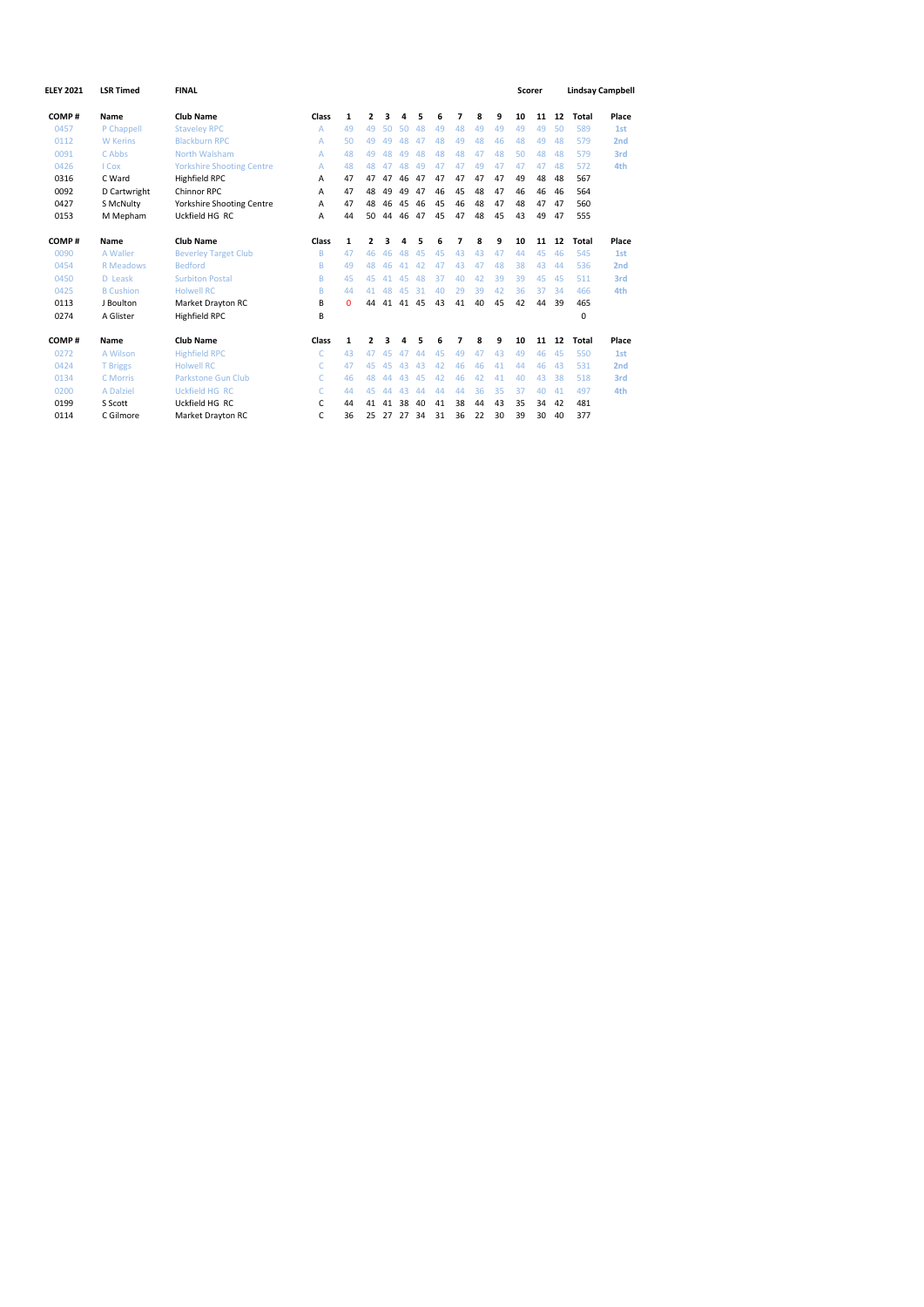| ELEY 2021 Air Rifle |              | <b>FINAL</b>                     |       |    |                                                         |    |        |        |    |                      |    | Scorer Barbara Lee |                 |
|---------------------|--------------|----------------------------------|-------|----|---------------------------------------------------------|----|--------|--------|----|----------------------|----|--------------------|-----------------|
| COMP#               | Name         | <b>Club Name</b>                 | Class |    | Card 1 Card 2 Card 3 Card 4 Card 5 Card 6 Card 7 Card 8 |    |        |        |    |                      |    | <b>Total</b>       | Place           |
| 0478                | P Thornton   | <b>Holwell RC</b>                | A     | 49 | 49                                                      | 50 | 50     | 49     | 50 | 49                   | 49 | 395                | 1st             |
| 0339                | A Lott       | <b>Royal Greenwich Scout TSC</b> | A     | 49 | 50                                                      | 50 | 49     | 50     | 50 | 50                   | 47 | 395                | 2 <sub>nd</sub> |
| 0586                | Z Perkin     | <b>8th Warwicks</b>              | A     | 49 | 48                                                      | 49 | 49     | 49     | 49 | 49                   | 49 | 391                | 3rd             |
| 0482                | S Lee        | <b>Holwell RC</b>                | A     | 48 | 49                                                      | 48 | 47     | 50     | 50 | 48                   | 49 | 389                | 4th             |
| 0552                | <b>R</b> Law | Alloa & Dist                     | A     | 49 | 49                                                      | 49 | 48     | 49     | 48 | 46                   | 47 | 385                | 5th             |
| 0664                | F Potts      | <b>Surbiton Postal</b>           | Α     | 47 | 49                                                      | 47 | 46     | 49     | 49 | 48                   | 47 | 382                |                 |
| 0663                | I Potts      | <b>Surbiton Postal</b>           | A     | 46 | 48                                                      | 48 | 46     | 48     | 47 | 49                   | 47 | 379                |                 |
| 0318                | G Hogg       | Laxey & Dist RC                  | A     | 46 | 46                                                      | 49 | 48     | 48     | 46 | 47                   | 46 | 376                |                 |
| 0575                | E Fletcher   | <b>Havant RPC</b>                | A     | 46 | 47                                                      | 47 | 44     | 48     | 43 | 45                   | 47 | 367                | Junior          |
| 0363                | R Townsend   | Balern & Currie                  | A     |    |                                                         |    |        |        |    |                      |    |                    | <b>NCR</b>      |
| COMP#               | Name         | <b>Club Name</b>                 | Class |    | Card 1 Card 2 Card 3 Card 4 Card 5                      |    |        |        |    | Card 6 Card 7 Card 8 |    | <b>Total</b>       | Place           |
| 0410                | E Shaw       | <b>Sutton Coldfield RPC</b>      | B     | 46 | 44                                                      | 45 | 46     | 44     | 43 | 49                   | 46 | 363                | 1st             |
| 0647                | R Halfhide   | <b>Tunbridge Wells</b>           | B     | 46 | 46                                                      | 43 | 46     | 45     | 42 | 46                   | 46 | 360                | 2 <sub>nd</sub> |
| 0643                | S Grist      | <b>Swindon AC</b>                | B     | 45 | 41                                                      | 43 | 43     | 43     | 39 | 40                   | 42 | 336                | 3rd             |
| 0302                | N Jackson    | Kilgetty.177 TSC                 | B     | 44 | 45                                                      | 43 | 45     | 46     | 46 | 44                   | 43 | 311                | 4th             |
| COMP#               | Name         | <b>Club Name</b>                 | Class |    | Card 1 Card 2 Card 3                                    |    | Card 4 | Card 5 |    | Card 6 Card 7 Card 8 |    | <b>Total</b>       | Place           |
| 0639                | S Thorne     | <b>Go-Sport Carmarthen</b>       | C     | 49 | 49                                                      | 49 | 48     | 49     | 49 | 50                   | 48 | 391                | 1st             |
| 0573                | A Turner     | <b>Swindon AC</b>                | C     | 45 | 47                                                      | 46 | 46     | 48     | 48 | 41                   | 48 | 369                | 2 <sub>nd</sub> |
| 0570                | K Heselton   | <b>Swindon AC</b>                | C     | 40 | 44                                                      | 45 | 36     | 43     | 40 | 44                   | 42 | 334                | 3rd             |
| 0029                | S Cooper     | Altrincham                       | C     | 41 | 39                                                      | 41 | 43     | 47     | 40 | 41                   | 40 | 332                | 4th             |
| 0147                | M Green      | <b>Milton Keynes ARC</b>         | C     |    | 40                                                      | 41 | 41     | 40     | 39 | 38                   | 38 | 277                | 5th             |
| 0050                | O J Spence   | Leek & Dist SC                   | C     | 40 | 30                                                      | 38 | 44     | 38     | 40 | 42                   | 43 | 315                |                 |
| 0481                | T Briggs     | <b>Holwell RC</b>                | C     | 39 | 39                                                      | 42 | 42     | 35     | 38 | 35                   | 41 | 311                |                 |
| 0366                | P Phillips   | Romford RPC                      | C     | 33 | 41                                                      | 39 | 34     | 42     | 35 | 42                   | 40 | 306                |                 |
| 0397                | K Goyal      | Sutton Coldfield RPC             | C     | 34 | 29                                                      | 37 | 38     | 37     | 36 | 34                   | 36 | 281                | Junior          |
| 0498                | E J Twyford  | Uckfield HGRC                    | C     | 30 | 33                                                      | 33 | 25     | 25     | 33 | 23                   | 27 | 229                |                 |
| 0539                | T Sambridge  | <b>Bexley TSC</b>                | C     |    |                                                         |    |        |        |    |                      |    |                    | <b>NCR</b>      |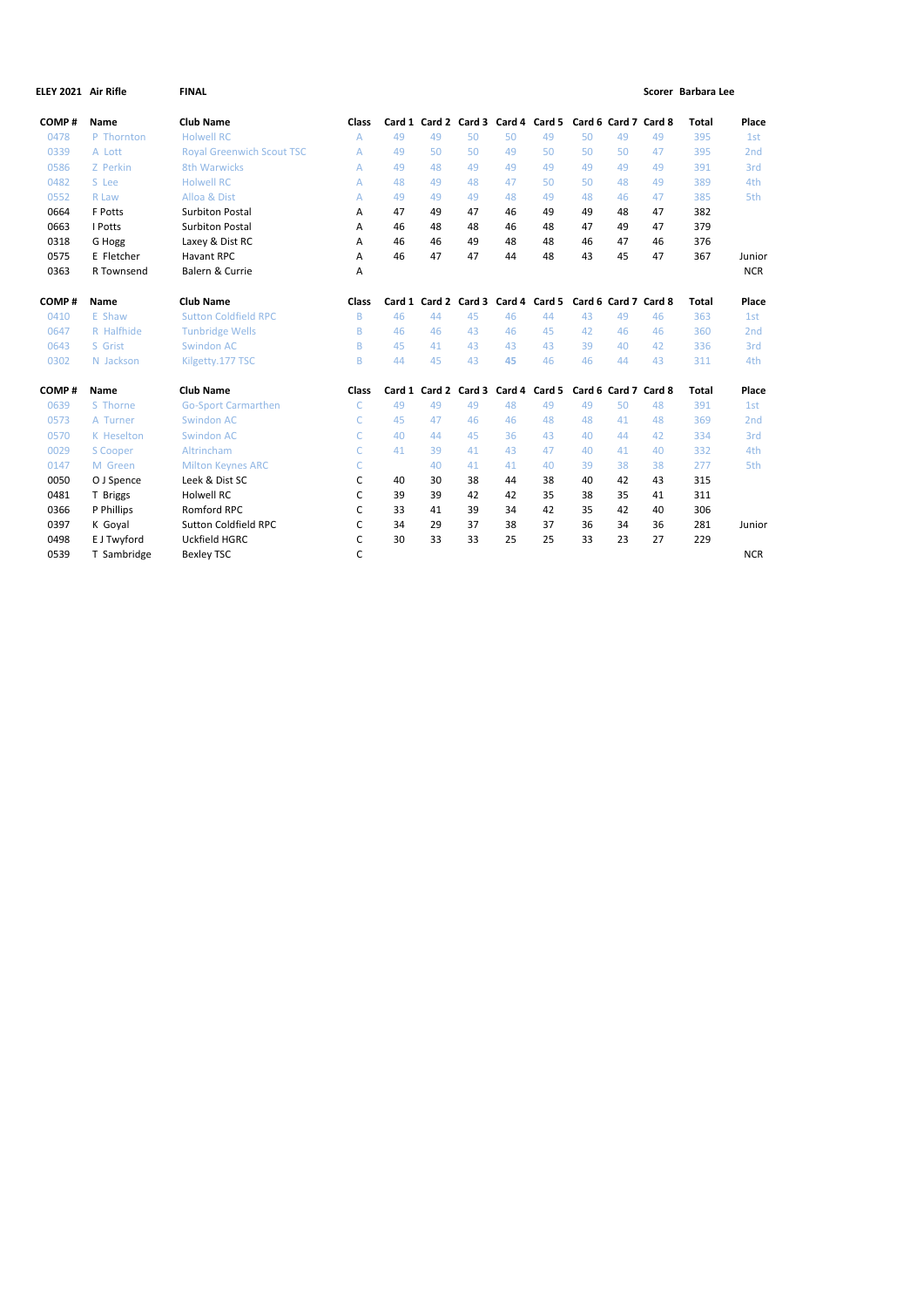| <b>ELEY 2021</b> | <b>Air Pistol</b>       | <b>FINAL</b>                                |       |    |                |   |   |                   |   |                         |    | <b>Scorer Hugh Webber</b> |        |
|------------------|-------------------------|---------------------------------------------|-------|----|----------------|---|---|-------------------|---|-------------------------|----|---------------------------|--------|
| COMP#            | Name                    | <b>Club Name</b>                            | Class | 1  | $\mathbf{2}$   | 3 | 4 | 5                 | 6 | 7                       | 8  | <b>Total</b>              | Place  |
| 0631             | T Aberdeen              | <b>Newcastle APC</b>                        | A     | 47 |                |   |   | 48 46 48 47 46 48 |   |                         | 49 | 379                       | 1st    |
| 0578             | A Syms                  | <b>Havant RPC</b>                           | A     |    |                |   |   |                   |   | 47 47 47 49 47 47 48 45 |    | 377                       | 2nd    |
| 0323             | N Holden                | Laxey & Dist RC                             | A     |    |                |   |   |                   |   | 45 49 49 47 44 45 48    | 48 | 375                       | 3rd    |
| 0401             | A Chauhan               | <b>Sutton Coldfield RPC</b>                 | A     |    |                |   |   |                   |   | 48 46 45 48 47 47 44    | 48 | 373                       | 4th    |
| 0608             | J Baker                 | <b>Crewe RPC</b>                            | A     |    |                |   |   |                   |   | 47 44 49 46 48 46 46    | 47 | 373                       | 5th    |
| 0020             | L Evans                 | Aldersley                                   | A     |    |                |   |   |                   |   | 45 46 47 48 46 48 46 46 |    | 372                       | Junior |
| 0168             | M Arditti               | East Grinstead T S C                        | A     |    |                |   |   |                   |   | 48 45 47 45 46 46 48 46 |    | 371                       |        |
| 0434             | H Graham                | <b>Dumbarton RPC</b>                        | A     |    |                |   |   |                   |   | 44 44 44 46 47 47 48 47 |    | 367                       |        |
| 0499             | N Harvey                | Uckfield HGRC                               | A     |    |                |   |   |                   |   | 43 45 46 45 45 42 43 43 |    | 352                       |        |
| 0256             | P Voitiukevicius        | <b>Rugeley RC</b>                           | A     |    |                |   |   |                   |   | 48 49 47 49 50 0 47 48  |    | 338                       |        |
| 0078             | P Fung                  | Harpenden Air Weapons Club                  | A     |    |                |   |   |                   |   |                         |    |                           |        |
| 0208             | S Garley                | <b>Wycliffe College</b>                     | A     |    |                |   |   |                   |   |                         |    |                           |        |
| 0324             | J Holden                | Laxey & Dist RC                             | A     |    |                |   |   |                   |   |                         |    |                           |        |
| 0327             | K Holden                | Laxey & Dist RC                             | A     |    |                |   |   |                   |   |                         |    |                           |        |
| 0537             | G Mees                  | <b>Bexley TSC</b>                           | A     |    |                |   |   |                   |   |                         |    |                           |        |
| COMP#            | Name                    | <b>Club Name</b>                            | Class | 1  | $\overline{2}$ | 3 | 4 | 0                 | 6 | 7                       | 8  | <b>Total</b>              | Place  |
| 0259             | <b>K Voitiukevicius</b> | <b>Rugeley RC</b>                           | B     |    |                |   |   |                   |   | 46 48 46 46 47 48 46    | 47 | 374                       | 1st    |
| 0077             | <b>T Dimmock</b>        | Harpenden Air Weapons Club                  | B     |    |                |   |   |                   |   | 48 45 46 46 46 45 48    | 47 | 371                       | 2nd    |
| 0406             | <b>K Markham</b>        | <b>Sutton Coldfield RPC</b>                 | B     |    |                |   |   |                   |   | 46 47 46 46 47 45 46    | 47 | 370                       | 3rd    |
| 0533             | <b>T Fawcett</b>        | <b>Bexley TSC</b>                           | B     |    |                |   |   |                   |   | 44 45 43 45 46 40 45 46 |    | 354                       | 4th    |
| 0084             | S Raven                 | Harpenden Air Weapons Club                  | B     |    |                |   |   |                   |   | 39 43 46 44 43 46 41 47 |    | 349                       | 5th    |
| 0556             | J Highfield             | Lincoln TSC                                 | B     |    |                |   |   |                   |   | 44 44 43 43 43 43 43 43 |    | 346                       |        |
| 0579             | E Budd                  | <b>Havant RPC</b>                           | B     |    |                |   |   |                   |   | 40 39 43 46 44 46 43 41 |    | 342                       |        |
| 0081             | S Weller                | Harpenden Air Weapons Club                  | B     |    |                |   |   |                   |   | 43 42 43 40 41 43 40 43 |    | 335                       |        |
| 0004             | D B Gilbody             | Downshire                                   | B     |    |                |   |   |                   |   |                         |    |                           |        |
| 0079             | R Vickery               | Harpenden Air Weapons Club                  | B     |    |                |   |   |                   |   |                         |    |                           |        |
| 0082             |                         | T Tanuz-Sargeant Harpenden Air Weapons Club | B     |    |                |   |   |                   |   |                         |    |                           |        |
| 0097             | C Goddard               | Horsham RPC                                 | B     |    |                |   |   |                   |   |                         |    |                           |        |
| 0484             | P Bramwell              | <b>Holwell RC</b>                           | B     |    |                |   |   |                   |   |                         |    |                           |        |
| 0555             | I Paulger               | Lincoln TSC                                 | B     |    |                |   |   |                   |   |                         |    |                           |        |
| 0559             | J Richardson            | Lincoln TSC                                 | B     |    |                |   |   |                   |   |                         |    |                           |        |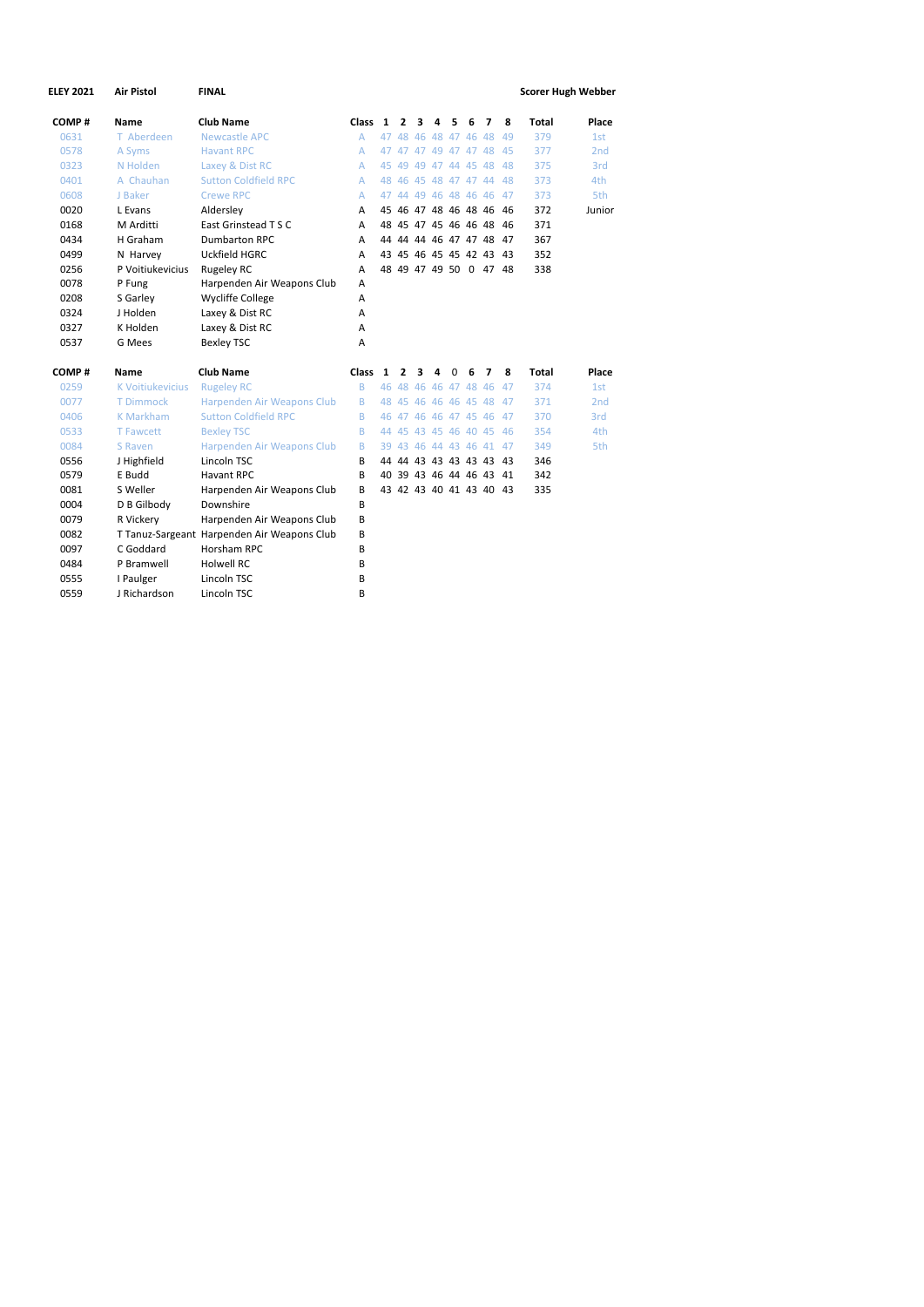| <b>ELEY 2021</b> | Air Pistol       | <b>FINAL</b>                     |              |   |              |                      |   |   |   |                         |    | <b>Scorer Hugh Webber</b> |                 |
|------------------|------------------|----------------------------------|--------------|---|--------------|----------------------|---|---|---|-------------------------|----|---------------------------|-----------------|
| COMP#            | Name             | <b>Club Name</b>                 | Class 1      |   | $\mathbf{z}$ | з                    | 4 | 5 | 6 | 7                       | 8  | <b>Total</b>              | Place           |
| 0293             | P Jackson        | Kilgetty.177 TSC                 | C            |   |              | 46 45 45 46 46 46 46 |   |   |   |                         | 48 | 368                       | 1st             |
| 0546             | A Agami          | Ross-On-Wye TSC                  | C            |   |              | 43 46 46 49 47 45 45 |   |   |   |                         | 45 | 366                       | 2 <sub>nd</sub> |
| 0252             | N Butler         | <b>Gally Hill</b>                | $\mathsf{C}$ |   |              | 45 45 46 42 47 45 43 |   |   |   |                         | 46 | 359                       | 3rd             |
| 0580             | C Breach         | <b>Havant RPC</b>                | C            |   |              | 44 44 45 45 42 48 46 |   |   |   |                         | 45 | 359                       | 4th             |
| 0676             | W M Foith        | <b>Bedford</b>                   | C            |   |              |                      |   |   |   | 43 45 42 44 45 46 43    | 42 | 350                       | 5th             |
| 0052             | M Jupp           | Leek & Dist SC                   | C            |   |              |                      |   |   |   | 41 43 44 41 41 42 42 42 |    | 336                       |                 |
| 0163             | N Rolfe          | <b>Bristol Aero Memorial RPC</b> | $\mathsf{C}$ |   |              |                      |   |   |   | 41 41 39 42 38 43 49 41 |    | 334                       |                 |
| 0182             | A Bush           | Shelford RC                      | C            |   |              |                      |   |   |   | 40 36 42 37 45 44 39 42 |    | 325                       |                 |
| 0061             | J Machin         | Leek & Dist SC                   | C            |   |              |                      |   |   |   |                         |    |                           |                 |
| 0093             | C Goddard        | Horsham RPC                      | $\mathsf C$  |   |              |                      |   |   |   |                         |    |                           |                 |
| 0209             | <b>B</b> Hunt    | <b>Wycliffe College</b>          | C            |   |              |                      |   |   |   |                         |    |                           |                 |
| 0298             | J O Lloyd        | Kilgetty.177 TSC                 | C            |   |              |                      |   |   |   |                         |    |                           |                 |
| 0407             | R Goyal          | <b>Sutton Coldfield RPC</b>      | C            |   |              |                      |   |   |   |                         |    |                           |                 |
| 0436             | C Bowes          | <b>Dumbarton RPC</b>             | C            |   |              |                      |   |   |   |                         |    |                           |                 |
| 0500             | J Kruger         | Uckfield HGRC                    | C            |   |              |                      |   |   |   |                         |    |                           |                 |
| 0501             | J Twyford        | Uckfield HGRC                    | C            |   |              |                      |   |   |   |                         |    |                           |                 |
| 0697             | A Cross          | Stourport RPC                    | $\mathsf{C}$ |   |              |                      |   |   |   |                         |    |                           |                 |
| COMP#            | Name             | <b>Club Name</b>                 | Class        | 1 | $\mathbf{2}$ | 3                    | 4 | 5 | 6 | 7                       | 8  | Total                     | Place           |
| 0018             | N Fillis         | <b>Shepton Mallet R&amp;P</b>    | D            |   |              | 42 40 40 44 46 43 45 |   |   |   |                         | 46 | 346                       | 1st             |
| 0300             | S Dworakowski    | Kilgetty.177 TSC                 | D            |   |              | 42 43 43 42 40 46 41 |   |   |   |                         | 45 | 342                       | 2 <sub>nd</sub> |
| 0056             | M Peacock        | Leek & Dist SC                   | D            |   |              | 41 42 35 38 36 42 45 |   |   |   |                         | 41 | 320                       | 3rd             |
| 0581             | <b>D</b> Simpson | <b>Havant RPC</b>                | D            |   |              |                      |   |   |   | 40 41 41 39 36 34 40    | 43 | 314                       | 4th             |
| 0013             | J Baldwin        | <b>Shepton Mallet</b>            | D            |   |              | 38 39 41 36 40 40 33 |   |   |   |                         | 40 | 307                       | 5th             |
| 0060             | I Hutchinson     | Leek & Dist SC                   | D            |   |              | 34 37 38 37 41 40 42 |   |   |   |                         | 34 | 303                       |                 |
| 0162             | A Morgan         | <b>Bristol Aero Memorial RPC</b> | D            |   |              | 34 41 38 40 37 39 38 |   |   |   |                         | 30 | 297                       |                 |
| 0348             | P Ferguson       | Reepham Shooting Centre          | D            |   |              |                      |   |   |   | 37 35 34 38 37 33 34 34 |    | 282                       |                 |
| 0201             | N Jubert         | Bookham                          | D            |   |              |                      |   |   |   |                         |    |                           |                 |
| 0210             | J Hulme          | <b>Wycliffe College</b>          | D            |   |              |                      |   |   |   |                         |    |                           |                 |
| 0213             | E Davenport      | Wycliffe College                 | D            |   |              |                      |   |   |   |                         |    |                           |                 |
| 0542             | M Winstanley     | <b>Bexley TSC</b>                | D            |   |              |                      |   |   |   |                         |    |                           |                 |
| COMP#            | Name             | <b>Club Name</b>                 | Class        | 1 | $\mathbf{z}$ | 3                    | 4 | 5 | 6 | 7                       | 8  | <b>Total</b>              | Place           |
| 0489             | P Thornton       | <b>Holwell RC</b>                | Ε            |   |              | 44 43 42 44 44 46 44 |   |   |   |                         | 42 | 349                       | 1st             |
| 0301             | E Fuller         | Kilgetty.177 TSC                 | E            |   |              | 41 46 44 48 43       |   |   |   | 41                      | 41 | 304                       | 2 <sub>nd</sub> |
| 0294             | <b>R</b> Howell  | Kilgetty.177 TSC                 | E            |   |              | 45 42 46 45 43 40 40 |   |   |   |                         | 44 | 345                       | 3rd             |
| 0490             | S Lee            | <b>Holwell RC</b>                | E            |   |              | 39 44 38 42 41 42 35 |   |   |   |                         | 41 | 322                       | 4th             |
| 0322             | P Watson         | Laxey & Dist RC                  | E            |   |              | 35 43 40 36 38 36 38 |   |   |   |                         | 38 | 304                       | 5th             |
| 0558             | C Scott          | Lincoln TSC                      | E            |   |              | 35 31 39 33 43 44 38 |   |   |   |                         | 38 | 301                       |                 |
| 0625             | G Rees           | Carshalton RC                    | E            |   |              | 37 42 36 39 32 36    |   |   |   | -40                     | 34 | 296                       |                 |
| 0305             | J Devine         | Narberth Dragons                 | E            |   |              |                      |   |   |   | 37 36 39 38 35 35 36 37 |    | 293                       |                 |
| 0622             | M Louca          | Soke TSC                         | E            |   |              |                      |   |   |   | 41 37 33 37 43 35 25 37 |    | 288                       |                 |
| 0017             | M Bailey         | Heston & Hounslow                | E            |   |              |                      |   |   |   |                         |    |                           |                 |
| 0025             | M Arnstein       | Altrincham                       | E            |   |              |                      |   |   |   |                         |    |                           |                 |
| 0214             | P Sathasivam     | <b>Wycliffe College</b>          | E            |   |              |                      |   |   |   |                         |    |                           |                 |
| 0222             | A D Miller       | <b>St Austell RPC</b>            | E            |   |              |                      |   |   |   |                         |    |                           |                 |
| 0535             | <b>B</b> Smith   | <b>Bexley TSC</b>                | Ε            |   |              |                      |   |   |   |                         |    |                           |                 |
| 0557             | D Carter         | Lincoln TSC                      | E            |   |              |                      |   |   |   |                         |    |                           |                 |
| 0665             | R Hoad           | <b>Surbiton Postal</b>           | E            |   |              |                      |   |   |   |                         |    |                           |                 |
|                  |                  |                                  |              |   |              |                      |   |   |   |                         |    |                           |                 |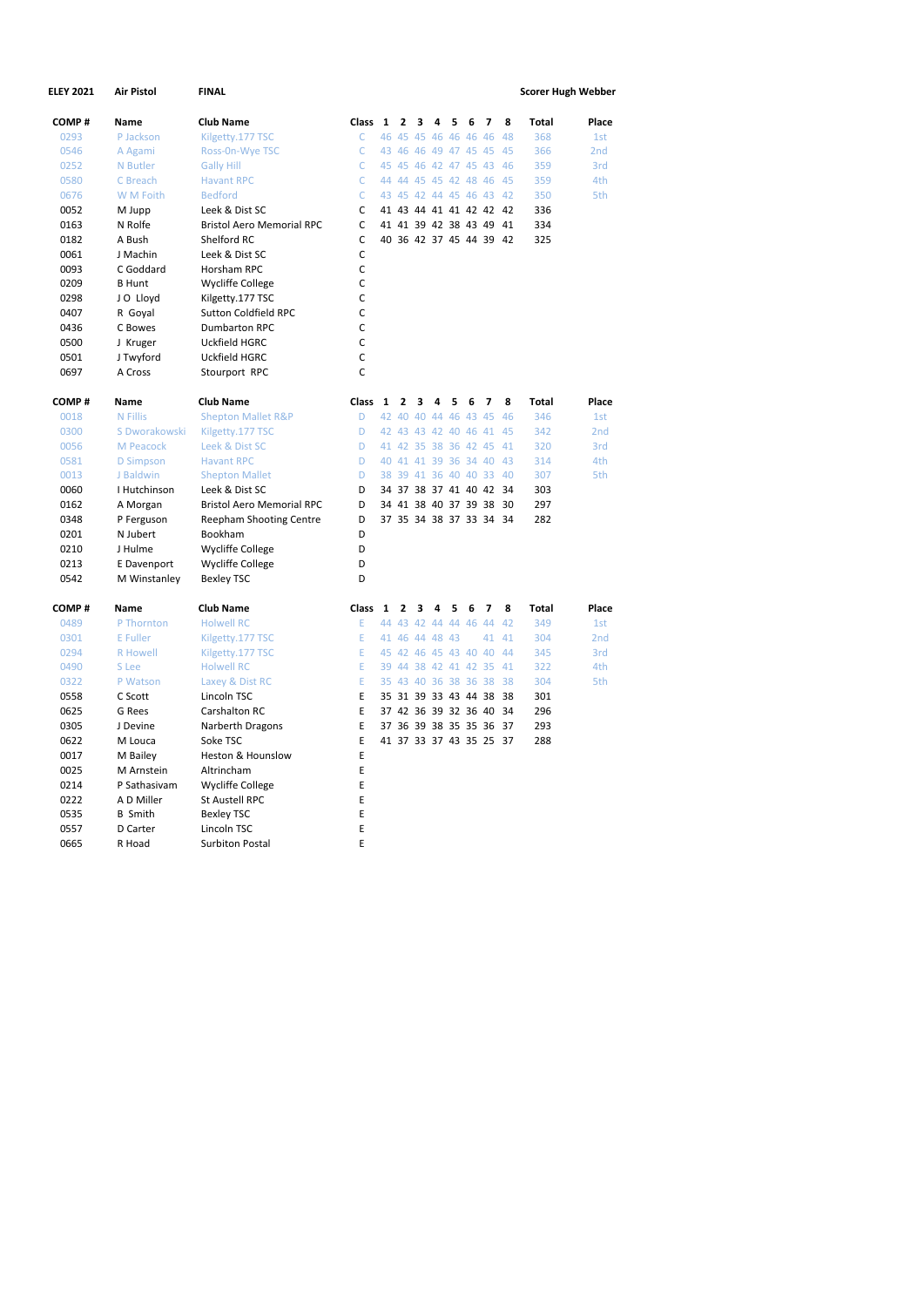| <b>ELEY 2021 Benchrest</b> | <b>FINAL</b>              |   |     |          |     |                |     |   |     |              | <b>Scorer</b>                                                                    |    | <b>Mike Barnett</b> |
|----------------------------|---------------------------|---|-----|----------|-----|----------------|-----|---|-----|--------------|----------------------------------------------------------------------------------|----|---------------------|
| <b>Name</b>                | <b>Club Name</b>          |   |     |          |     |                |     |   |     |              | Total                                                                            | X  | Place               |
| <b>B</b> Phillips          | <b>Parkstone Gun Club</b> | A | 100 | 5        | 100 | 6              | 100 | 5 | 100 | 4            | 400                                                                              | 20 | 1st                 |
| A Perry                    | Havant                    | A | 100 | 4        | 100 | 5.             | 100 | 4 | 100 | 5            | 400                                                                              | 18 | 2 <sub>nd</sub>     |
| R Shaw                     | Easingwold RC             | A | 100 | 5        | 100 | 4              | 100 | 4 | 100 | 5            | 400                                                                              | 18 | 3rd                 |
| D B Gilbody                | Downshire                 | A | 100 | 4        | 100 | 5              | 100 | 4 | 100 | ς            | 400                                                                              | 16 |                     |
| Z Perkin                   | 8th Warwicks              | A | 100 | 3        | 100 | 6              | 100 | 6 | 100 | $\mathbf{1}$ | 400                                                                              | 16 |                     |
| D Perkin                   | 8th Warwicks              | A | 100 | 2        | 100 | 3              | 100 | 4 | 100 | 5            | 400                                                                              |    | Junior              |
| P Perkin                   | 8th Warwicks              | A | 100 | 3        | 100 | 2              | 100 | 3 | 100 | 4            | 400                                                                              | 12 |                     |
| R Anderson                 | Co Londonderry XB RPC     | A | 100 | 6        | 100 | 6              | 100 | 7 | 99  | 7            | 399                                                                              | 26 |                     |
| J Cooke                    | Easingwold RC             | A | 99  | 1        | 100 | 5              | 100 | 5 | 100 | 6            | 399                                                                              | 17 |                     |
| A Robertson                | Soke TSC                  | A | 100 | 6        | 100 | 5              | 98  | 2 | 100 | 2            | 398                                                                              | 15 |                     |
| J Marsh Brown              | <b>Marlow RPC</b>         | A | 99  | 2        | 100 | 3              | 100 | 5 | 99  | 2            | 398                                                                              | 12 |                     |
| <b>Name</b>                | <b>Club Name</b>          |   |     |          |     |                |     |   |     |              | Total                                                                            | X  | Place               |
| A Zytkow                   | Shelford RC               | B | 100 | 5        | 100 | 5              | 100 | 3 | 100 | 4            | 400                                                                              | 17 | 1st                 |
| <b>G A Matta</b>           | <b>St Austell RPC</b>     | B | 100 | 3        | 100 | 4              | 99  | 3 | 100 | 3            | 399                                                                              | 13 | 2 <sub>nd</sub>     |
| C Ward                     | <b>Highfield RPC</b>      | B | 99  | 2        | 99  | $\mathbf{1}$   | 100 | 4 | 100 | 2            | 398                                                                              | 9  | 3rd                 |
| D Love                     | Andover RPC               | B | 97  | $\Omega$ | 99  | 4              | 0   | 4 | 100 | 4            | 395                                                                              | 12 |                     |
| C Waldron                  | Ashford & District        | B | 99  | 4        | 100 | 2              | 97  | 2 | 99  | 4            | 395                                                                              | 12 |                     |
| R Murphy                   | <b>Helston Dist RC</b>    | B | 99  | 4        | 98  | $\overline{2}$ | 98  | 4 | 99  | 2            | 394                                                                              | 12 |                     |
| M Phillips                 | Ross-On-Wye TSC           | B | 98  | 3        | 100 | 4              | 97  | 2 | 98  | 4            | 393                                                                              | 13 |                     |
| V Robinson                 | Worplesdon TSC            | B | 97  | 1        | 99  | $\mathbf{1}$   | 99  | 0 | 98  | 3            | 393                                                                              | 5  |                     |
| S F Williams               | <b>SEECO</b>              | B | 98  | 2        | 99  | 0              | 98  | 2 | 98  | $\mathbf{1}$ | 393                                                                              | 5  |                     |
| H Botha                    | <b>Surbiton Postal</b>    | B | 97  | 3        | 97  | $\Omega$       | 98  | 1 | 99  | 3            | 391                                                                              | 7  |                     |
| M Mepham                   | Uckfield HG RC            | B | 97  | $\Omega$ | 98  | 1              | 98  | 3 | 98  | $\mathbf{1}$ | 391                                                                              | 5  |                     |
|                            |                           |   |     | Class    |     |                |     |   |     |              | Card 1 X Card 2 X Card 3 X Card 4 X<br>Class Card 1 X Card 2 X Card 3 X Card 4 X |    | 14                  |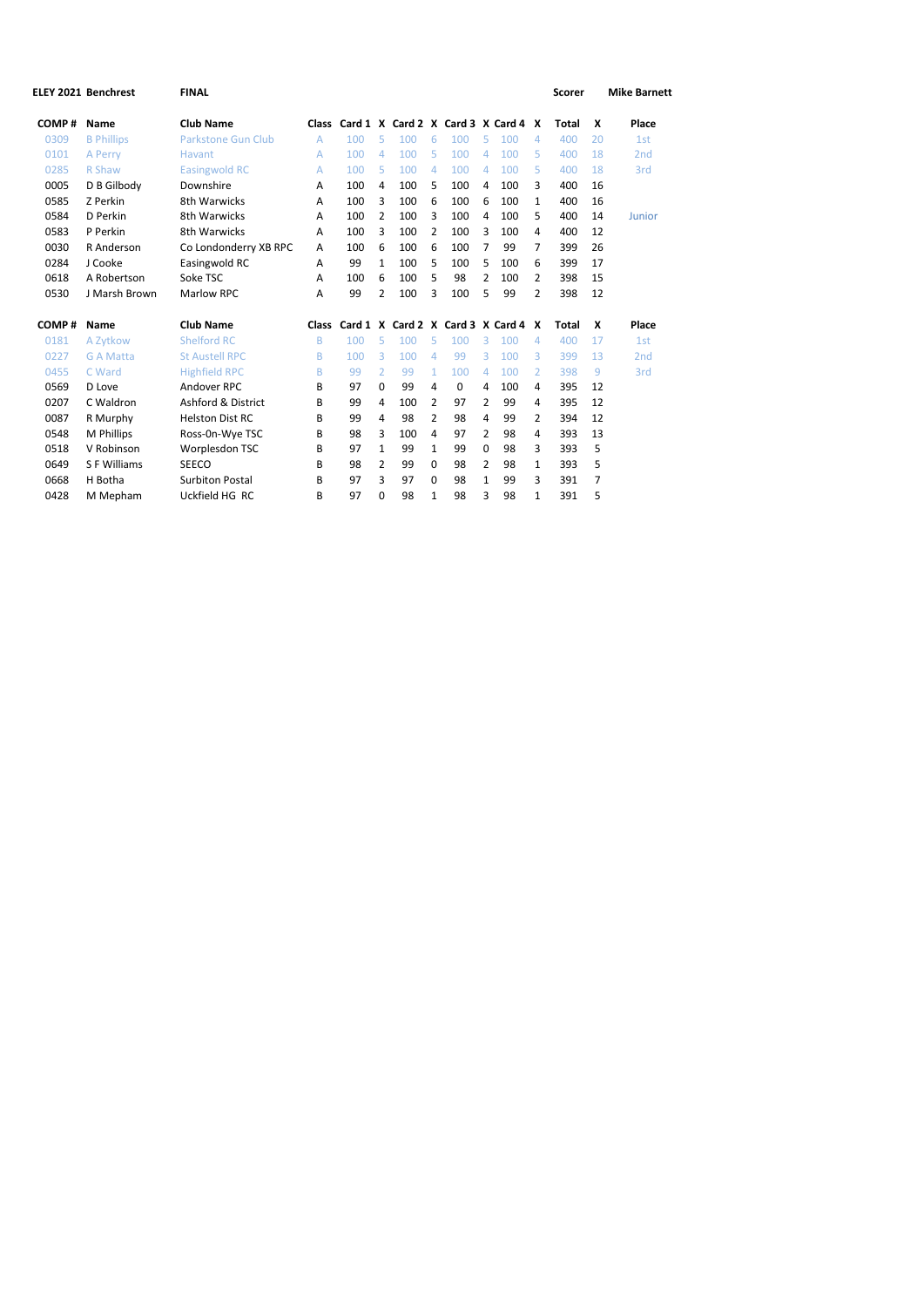|       | <b>ELEY 2021 Benchrest</b> | <b>FINAL</b>              |       |     |                |     |              |     |               |                                           |              | <b>Scorer</b> |    | <b>Mike Barnett</b> |
|-------|----------------------------|---------------------------|-------|-----|----------------|-----|--------------|-----|---------------|-------------------------------------------|--------------|---------------|----|---------------------|
| COMP# | Name                       | <b>Club Name</b>          |       |     |                |     |              |     |               | Class Card 1 X Card 2 X Card 3 X Card 4 X |              | Total         | x  | Place               |
| 0229  | V Cobb                     | <b>The Swallows FTC</b>   | C     | 99  | 1              | 98  | 4            | 97  | 2             | 99                                        | 3            | 393           | 10 | 1st                 |
| 0445  | J Warwick                  | <b>Witney RC</b>          | C     | 100 | 3              | 98  | 2            | 98  | 3             | 97                                        | $\Omega$     | 393           | 8  | 2 <sub>nd</sub>     |
| 0089  | M Telford                  | <b>Helston Dist RC</b>    | C     | 99  | 3              | 98  | $\mathbf{1}$ | 98  | 1             | 97                                        | $\mathbf{1}$ | 392           | 6  | 3rd                 |
| 0237  | C Keate                    | The Swallows FTC          | C     | 98  | 3              | 100 | $\mathbf{1}$ | 96  | $\Omega$      | 97                                        | 1            | 391           | 5  |                     |
| 0430  | <b>T</b> Davies            | Uckfield HG RC            | C     | 97  | 0              | 95  | 0            | 100 | 1             | 99                                        | 1            | 391           | 2  |                     |
| 0666  | D Leask                    | <b>Surbiton Postal</b>    | C     | 96  | 0              | 99  | $\mathbf{1}$ | 98  | 3             | 97                                        | $\mathbf{1}$ | 390           | 5  |                     |
| 0228  | J Cobb                     | The Swallows FTC          | C     | 97  | 2              | 96  | $\Omega$     | 97  | 4             | 97                                        | 1            | 387           | 7  |                     |
| 0233  | M Waters                   | The Swallows FTC          | С     |     |                |     |              |     |               |                                           |              |               | 0  |                     |
| 0531  | M Rennie                   | <b>Marlow RPC</b>         | С     |     |                |     |              |     |               |                                           |              |               | 0  |                     |
| COMP# | Name                       | <b>Club Name</b>          | Class |     |                |     |              |     |               | Card 1 X Card 2 X Card 3 X Card 4 X       |              | <b>Total</b>  | X  | Place               |
| 0458  | <b>K</b> Doddington        | <b>Highfield RPC</b>      | D     | 99  | 2              | 99  | $\mathbf{1}$ | 98  |               | 100                                       | 4            | 396           | 8  | 1st                 |
| 0447  | <b>S</b> Bramley           | <b>Witney RC</b>          | D     | 98  | 1              | 97  | $\mathbf{1}$ | 98  | $\mathcal{P}$ | 97                                        | $\mathbf{1}$ | 390           | 5  | 2 <sub>nd</sub>     |
| 0448  | D Fox                      | <b>Witney RC</b>          | D     | 97  | 0              | 95  | 2            | 96  | $\Omega$      | 98                                        | $\Omega$     | 386           | 2  | 3rd                 |
| 0572  | A Turner                   | Swindon AC                | D     | 98  | 2              | 95  | $\Omega$     | 96  | $\mathbf{1}$  | 95                                        | 3            | 384           | 6  |                     |
| 0235  | D Standing                 | The Swallows FTC          | D     | 97  | 2              | 94  | $\mathbf{1}$ | 94  | 1             | 97                                        | $\mathbf{1}$ | 382           | 5  |                     |
| 0141  | O Riches                   | <b>British Rail Crewe</b> | D     | 97  | $\overline{2}$ | 95  | 3            | 95  | $\Omega$      | 93                                        | $\Omega$     | 380           | 5  |                     |
| 0431  | C Cornford                 | Uckfield HG RC            | D     | 89  | 0              | 91  | $\Omega$     | 95  | 0             | 91                                        | $\Omega$     | 366           | 0  |                     |
| 0532  | G Jones                    | <b>Marlow RPC</b>         | D     | 86  | 0              | 88  | $\mathbf{1}$ | 90  | $\Omega$      | 92                                        | $\Omega$     | 356           | 1  |                     |
| 0236  | M Jellicoe                 | The Swallows FTC          | D     |     |                |     |              |     |               |                                           |              |               | 0  |                     |
| 0516  | D Hewlett                  | Worplesdon TSC            | D     |     |                |     |              |     |               |                                           |              |               | 0  |                     |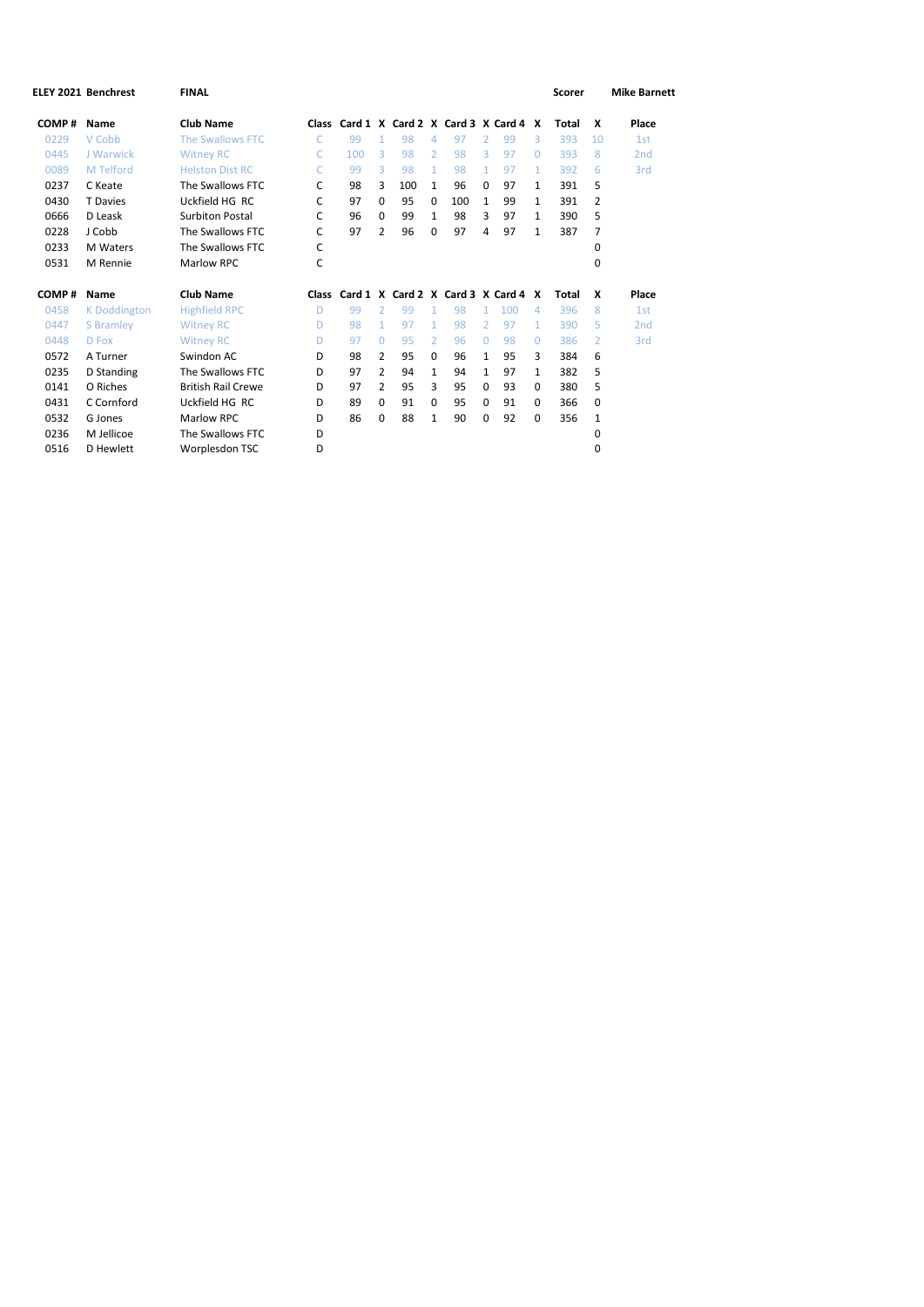|       | <b>ELEY 2021 Cartridge Pistol</b> | <b>FINAL</b>                     |       |    |    |    |                                   | Scorer | Barbara Lee     |
|-------|-----------------------------------|----------------------------------|-------|----|----|----|-----------------------------------|--------|-----------------|
| COMP# | Name                              | <b>Club Name</b>                 | Class |    |    |    | Card 1 Card 2 Card 3 Card 4 Total |        | Place           |
| 0257  | P Voitiukevicius                  | <b>Rugeley RC</b>                | А     | 91 | 89 | 90 | 89                                | 359    | 1st             |
| 0299  | J O Llovd                         | Kilgetty.177 TSC                 | А     | 84 | 88 | 82 | 93                                | 347    | 2 <sub>nd</sub> |
| 0503  | N Harvey                          | <b>Uckfield HGRC</b>             | А     | 81 | 85 | 83 | 78                                | 327    | 3rd             |
| 0598  | Cox                               | <b>Yorkshire Shooting Centre</b> | A     | 78 | 86 | 80 | 79                                | 323    |                 |
| 0609  | J Baker                           | Crewe RPC                        | А     | 73 | 75 | 73 | 80                                | 301    |                 |